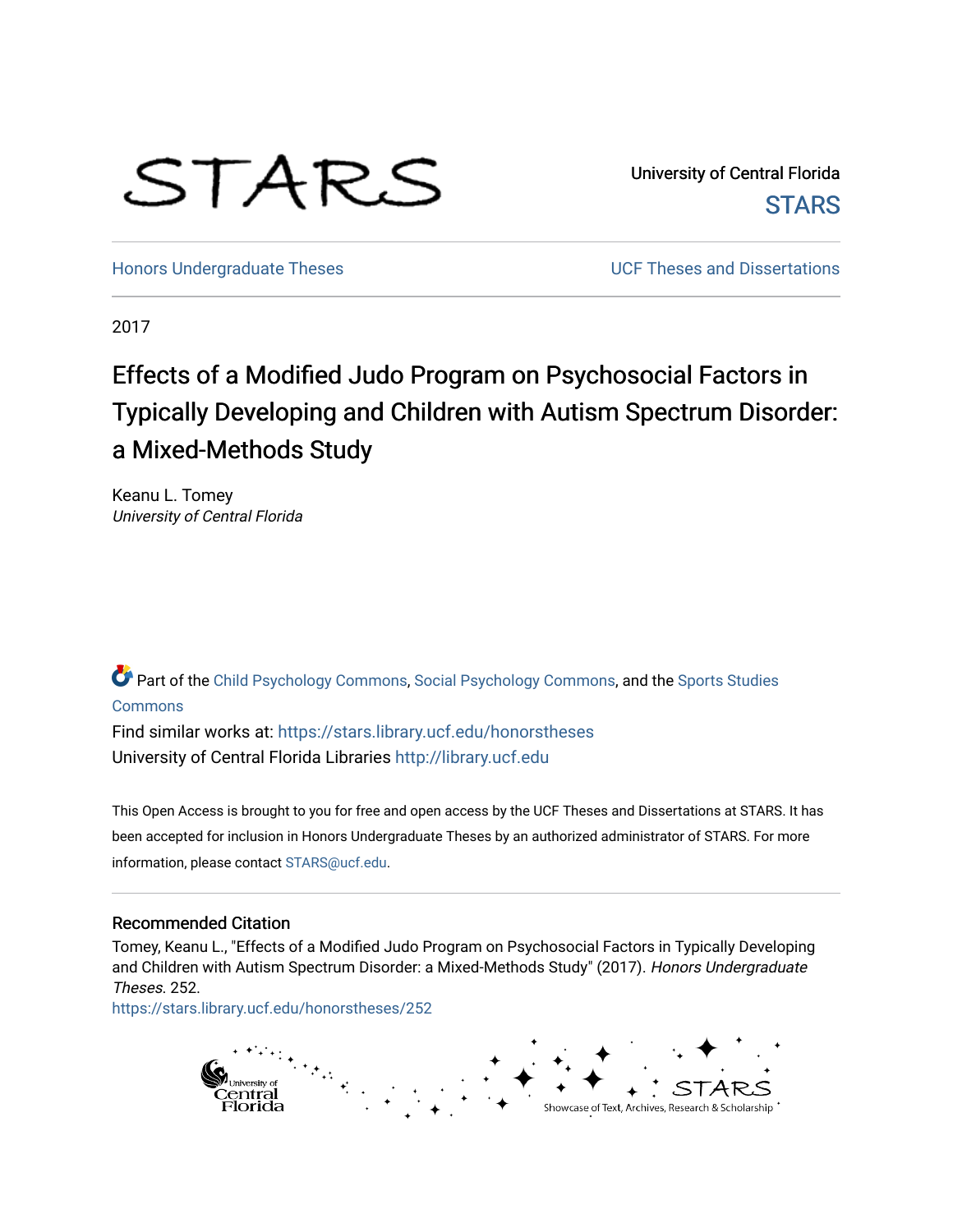# EFFECTS OF A MODIFIED JUDO PROGRAM ON PSYCHOSOCIAL FACTORS IN TYPICALLY DEVELOPING AND CHILDREN WITH AUTISM SPECTRUM DISORDER: A MIXED-METHODS STUDY

by

Keanu Lord Tomey

A Thesis submitted in partial fulfillment of the requirements for the Honors in the Major Program in Sport & Exercise Science in the College of Education and Human Performance and in the Burnett Honors College at the University of Central Florida Orlando, Florida

Fall Term 2017

Thesis Chair: Jeanette M. Garcia, Ph.D.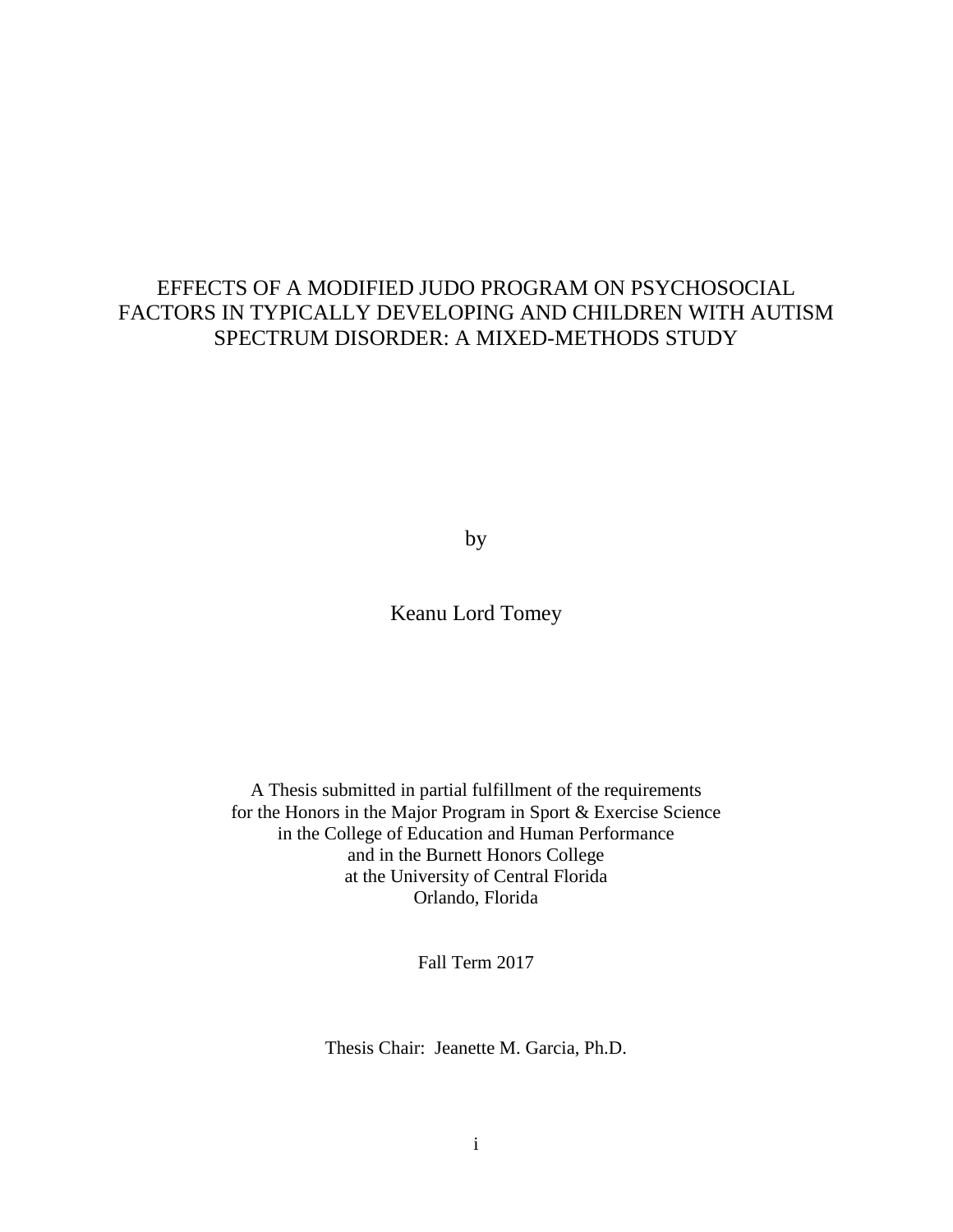# **Abstract**

PURPOSE: The purpose of this study was to examine the effect of a modified judo training program on psychosocial health in both typically developing (TD) and children with Autism Spectrum Disorder (ASD) using a mixed-methods approach. METHODS: The sample consisted of 5 children with ASD and 5 TD children (age=8-11yrs) who participated in 10 sessions of a modified judo program during their typical physical education time for school. Psychosocial factors (enjoyment, perceived competence, benefits of PA) were assessed at baseline and post intervention, with completion of all measures dependent upon the level of comfort expressed by the participant. At the end of the program, children took part in focus group discussions centered around their experience with the program, while key school staff participated in semi-structured interviews based on their observations of the program. All focus group discussions and interviews were audio-recorded and transcribed verbatim. RESULTS: Quantitative results for pre and post psychosocial measures showed no significant differences existed between PA self-efficacy  $(p=0.99)$ , PA enjoyment  $(p=0.6)$ , and barriers to PA  $(p=0.27)$ . Qualitative results revealed that the majority of the participants found the program to be enjoyable, with partner centered activities being particularly fun. Suggestions for improvement included increasing the duration and frequency of the judo classes. All children reported a desire to continue participating in the judo classes. Findings from staff interviews indicated that school staff observed improvements in psychosocial health and behavior both immediately following a judo class, and throughout the intervention period. Increased self-confidence was mentioned by all participating school staff members. CONCLUSION: Despite the lack of significant quantitative findings, psychosocial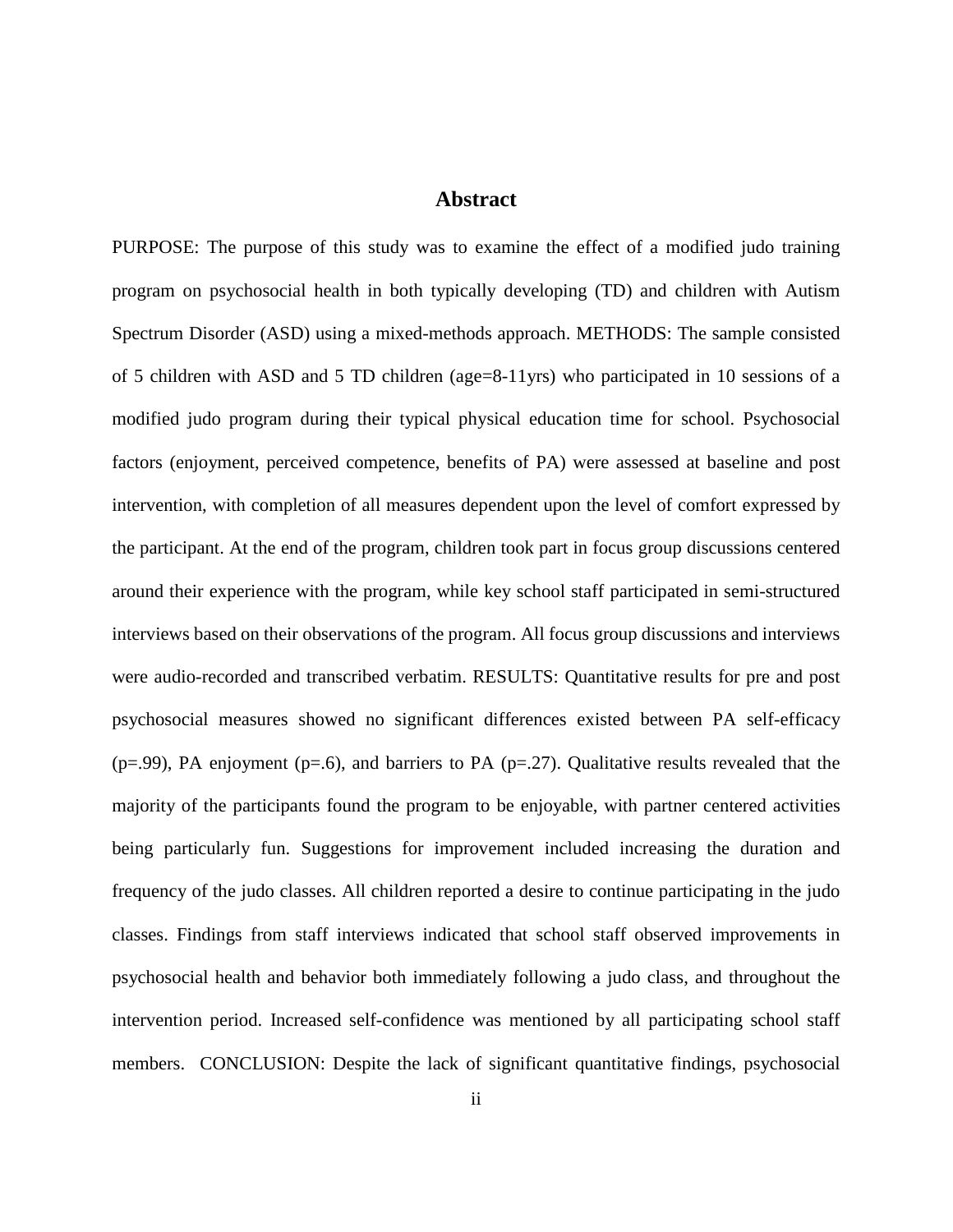benefits were observed in both TD children and children with ASD, with all participants reporting their desire to continue with the program. Future studies should examine the psychosocial benefits in a judo-training program in larger sample of children over longer durations.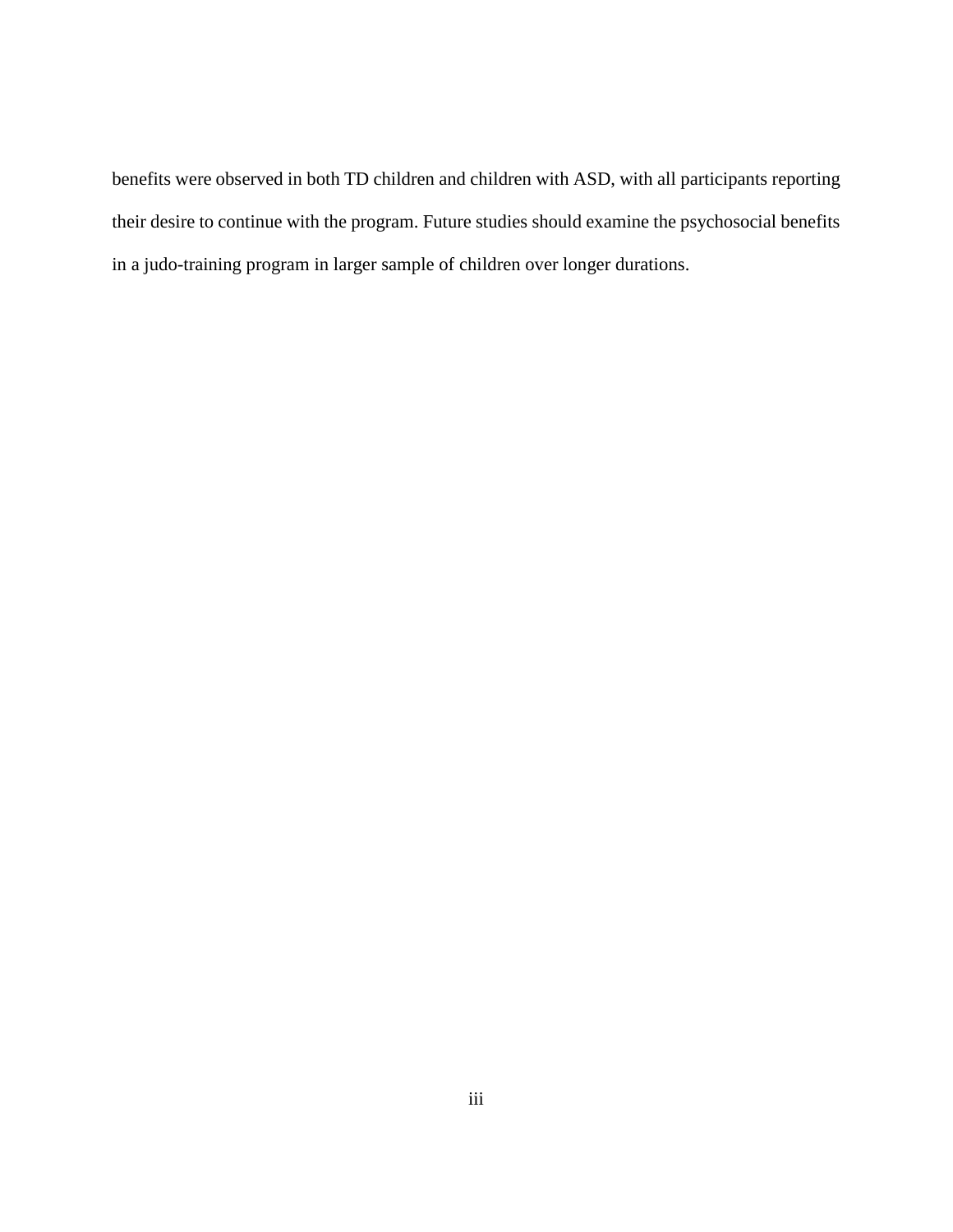# **Acknowledgements**

I would like to thank, Dr. Jeanette Garcia, for her dedicated time, effort, education, and guidance throughout the whole Honors in the Major process.

I would like to thank, Dr. Sharron Roberts, for her kindness, support, and workshops throughout the writing process.

I would like to thank my family for their love and support with everything I pursue. This support has always pushed me to excel.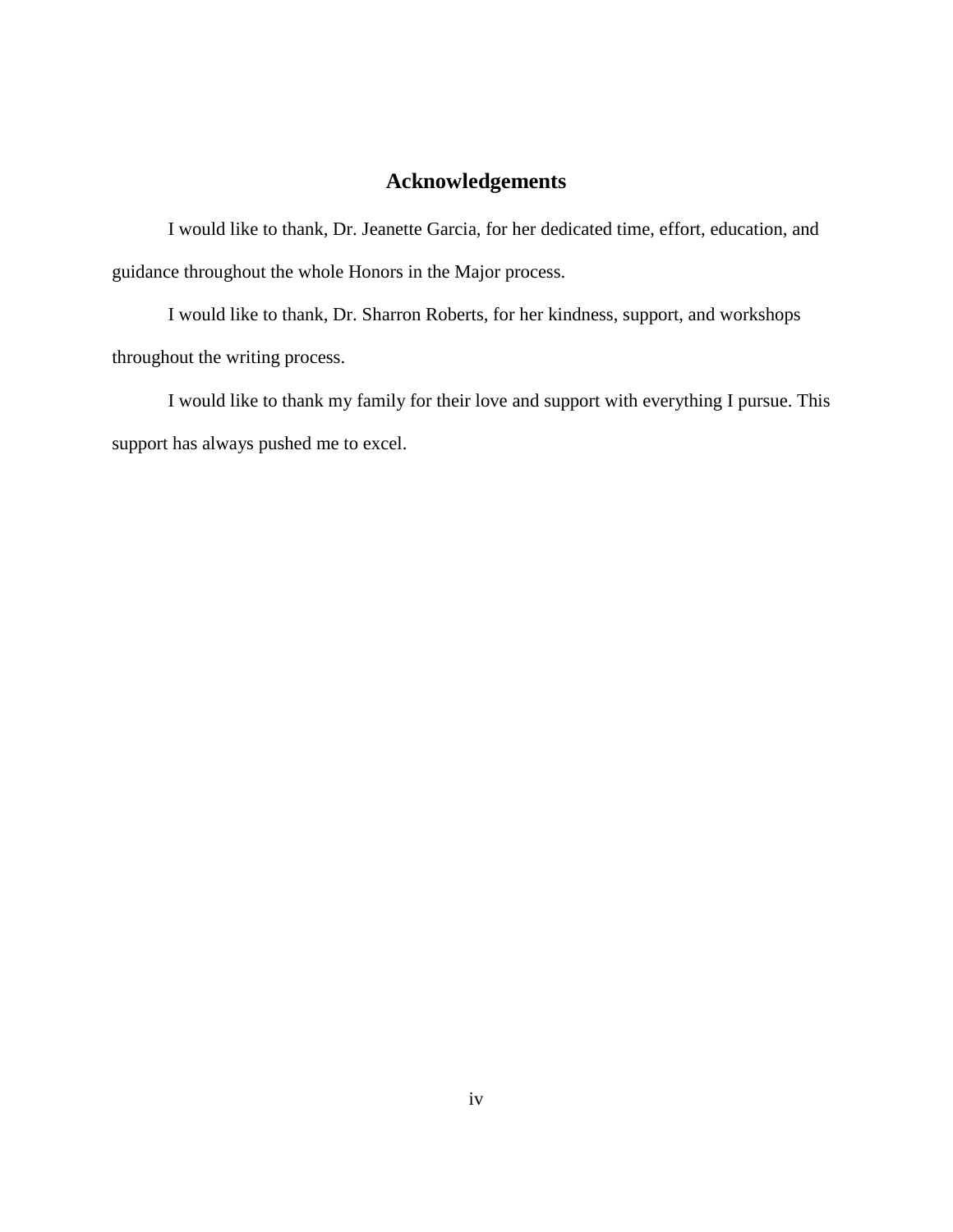# **Table of Contents**

| 1. |  |
|----|--|
| 2. |  |
|    |  |
|    |  |
|    |  |
|    |  |
|    |  |
|    |  |
|    |  |
|    |  |
|    |  |
|    |  |
|    |  |
| 3. |  |
|    |  |
|    |  |
|    |  |
|    |  |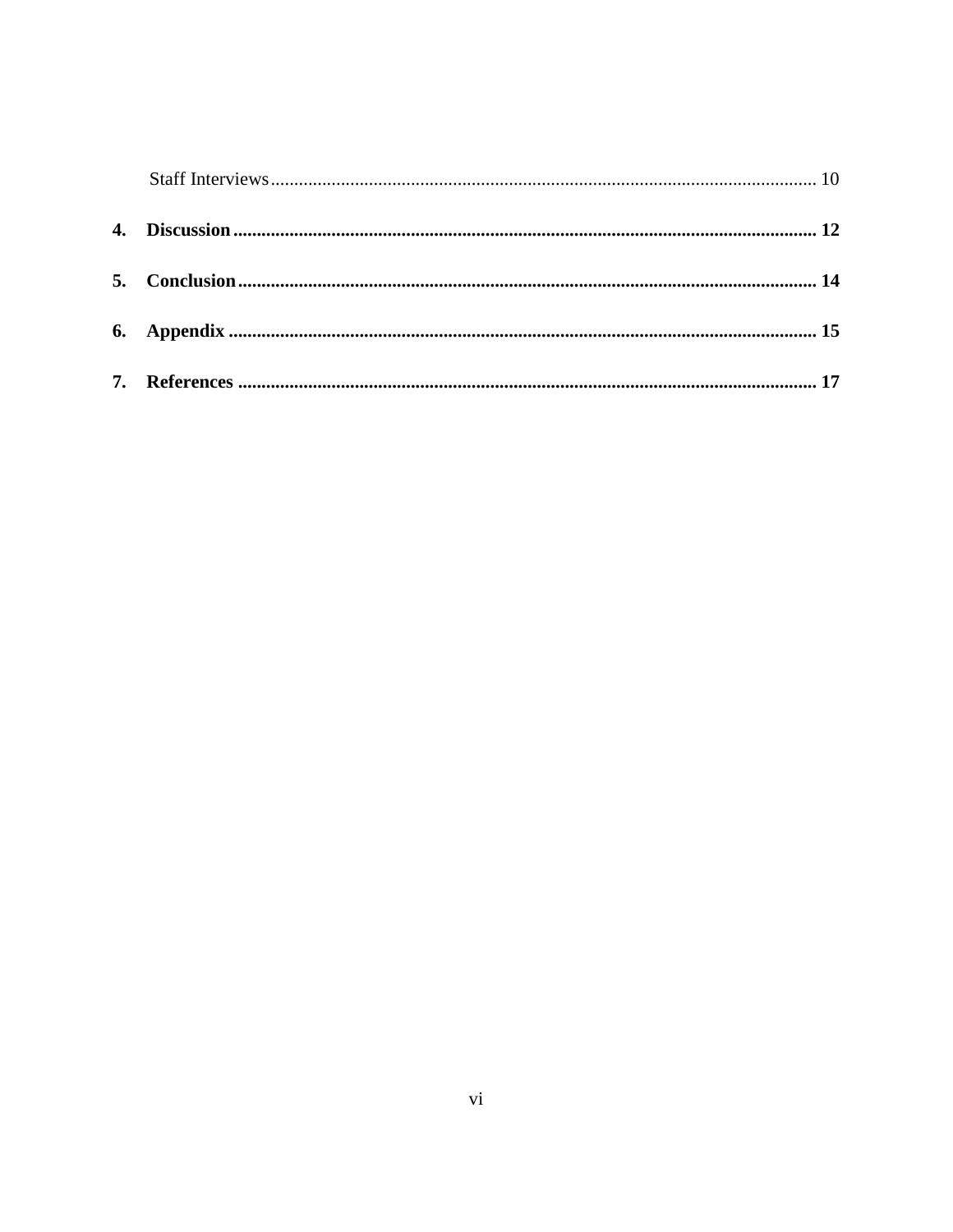# **List of Tables**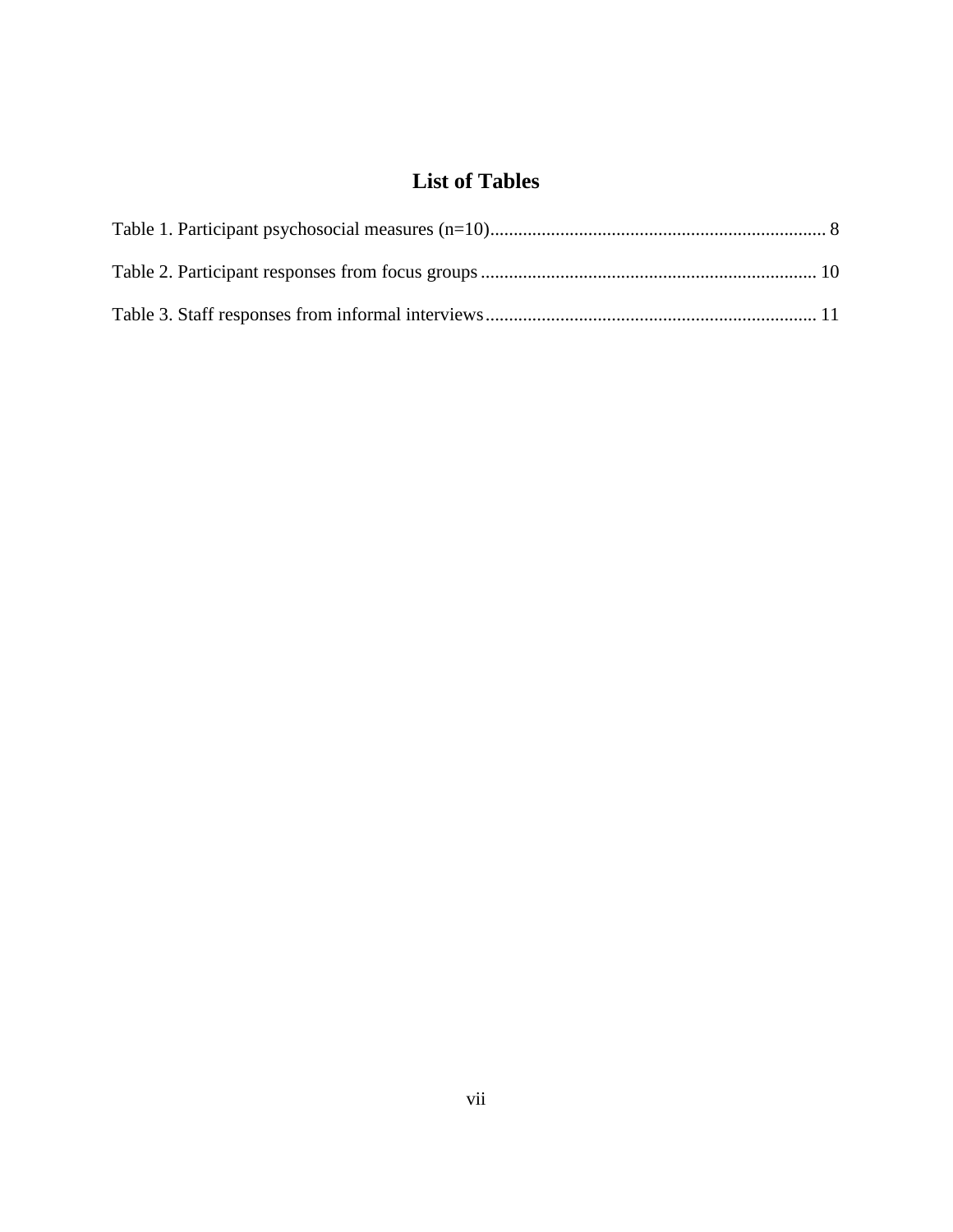### **1. Introduction**

<span id="page-8-0"></span>The purpose of this study was to examine the relationship between martial arts, through the use of a modified judo program, and its effect on psychosocial health factors in typically developing and children with Autism Spectrum Disorder (ASD). ASD is a neuropsychological condition that affects both individual and social functioning (APA, 2000). According to the CDC, approximately 1 in 68 children has been identified with ASD (CDC, 2016). Children with ASD also express varying degrees of associated symptoms and deficits (Wiggins et al., 2015). Individuals diagnosed with ASD demonstrate deficiencies in social interaction, communication skills, and motor performance, which leads to difficulties with balance control and motion planning; these attributes all being ones of focus when the children were analyzed (Pan et al., 2009; Vernazza-Martin et al., 2005).

Strategies prior to this study for the treatment of ASD focused on the reduction of inappropriate stereotypical behaviors, with emphasis on improving cognitive, language, and social deficiencies in children, and few interventions being done on increasing motor skills or incorporating physical activity (PA) into treatment (Colombo-Dougovito, 2015). In recent years, the concept of PA as an alternative form of treatment for children with ASD has been gaining support, especially with evidence showing that 31% of adolescents with ASD are obese compared to 13.1% of typically developing children (Phillips et al., 2014). To add to the physical benefits, PA has been shown to decrease stereotypical social, emotional, and behavioral characteristics typical to ASD (Movahedi et al., 2013, Schmitz Olin et al., 2017).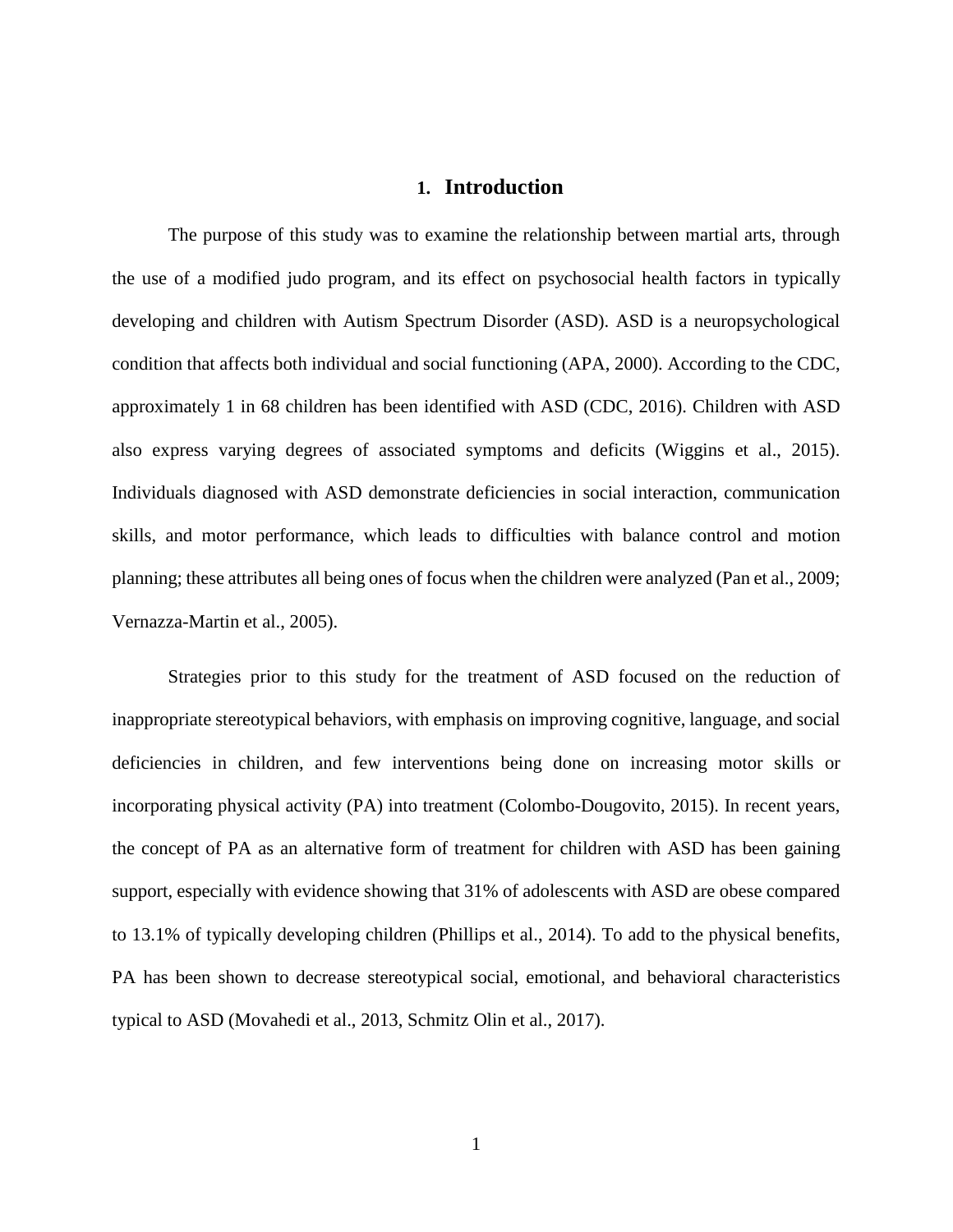This study investigates martial arts (MA), a form of PA that has been showing an increased popularity in the reduction of stereotypical behaviors (Bahrami et al., 2012; Bell et al., 2016). MAs being once viewed in the western world as being barbaric, has been gaining increased popularity in the last few centuries for its promotions to physical and mental health, showing increases in self-confidence and esteem (Weiser & Kuts, 1995). Such as in traditional Taekwondo, for example, a focus is put on teaching an individual to become more self-aware and to actively pursue personal growth through increasing evaluation of one's thoughts and actions in search of improvement (Lake, 2013). One study specifically, by Bahrami et al., 2012, found that after a 14-week MAs training remine, children with ASD showed significant reduction in stereotypical behavior from pre- to post. In addition, data from a supporting study found lower scores of hostility and aggression and/or higher scores of self-esteem and positivity with traditional MA students when compared to children of other sports (Zivin et al., 2001). And another study found that a participant following a MA program acted in less aggressive behavior and learned to better interact with others (McKeehan, 2012).

Further, many treatments of ASD focus on the improvement of social, communication, and task skills, but little focus has been put into PA and increasing motor development skills (Colombo-Dougovito et al., 2015). Low levels of PA have been shown to be directly linked to increased risk of cardiovascular disease, type 2 diabetes, and obesity. Regular participation in PA has been linked to losing and keeping weight off and shows increases in both mental and physical health (CDC, 2015). Since children with ASD generally participate in PA less than their TD counterparts, they are at a 40% higher risk of becoming obese (Lawson & Foster, 2016). This study expands the use of various methods of PA, specifically MA, as a form of both increasing PA and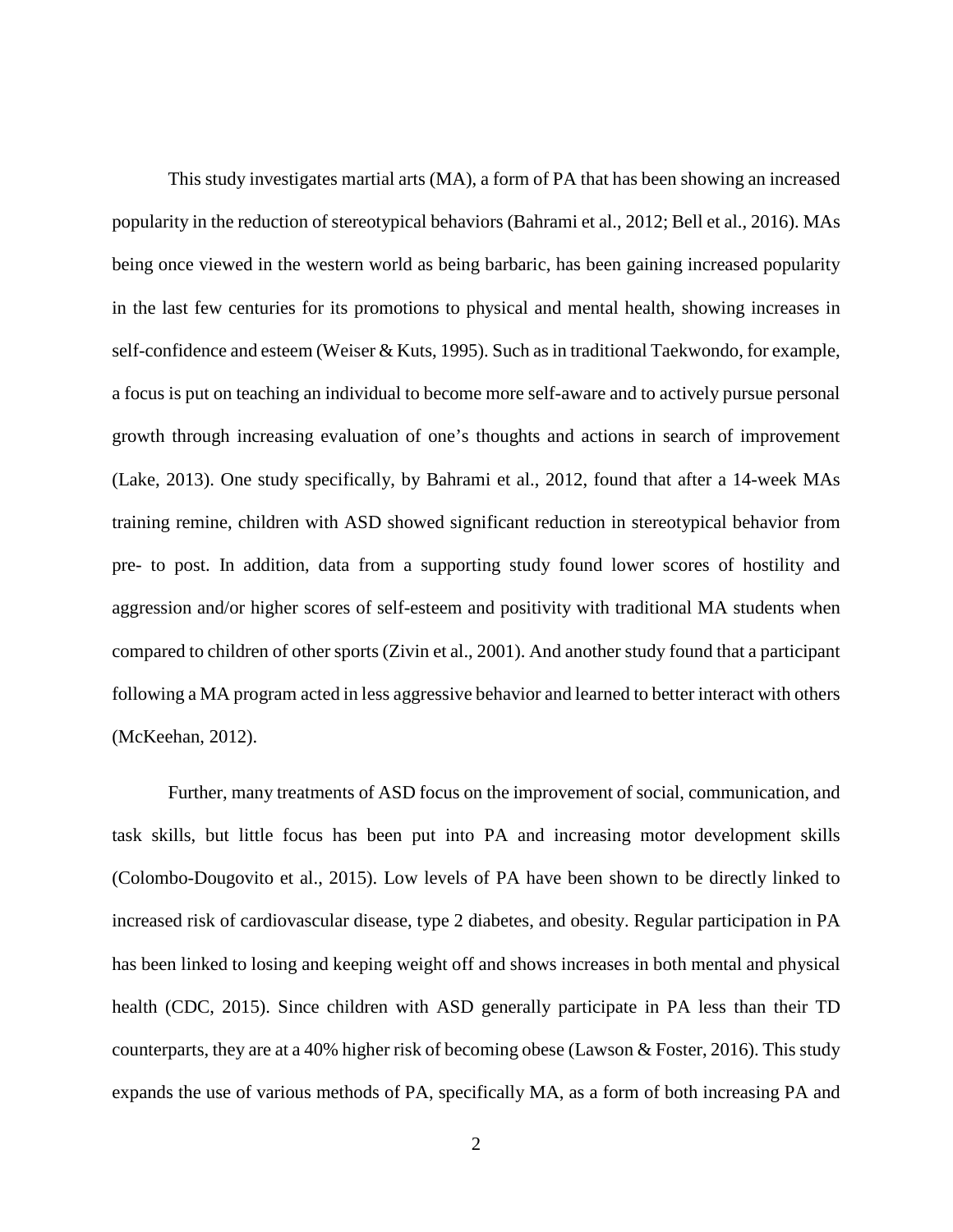increasing psychosocial health factors in children with varying exceptionalities (VEs).

Like this study exams, Judo training can provide ancillary benefits beyond traditional PA for TD children and children with VEs, as it has also been linked to numerous psychosocial benefits such as greater life satisfaction, decreased anxiety, improved self-esteem and confidence, and greater communication skills (Bahrami et al., 2016; Glesser & Lison, 1986). Children practitioners of judo often demonstrate positive outlooks on other forms of PA, increased attitudes towards PA, and excitement toward training days (Strekowicz- Przybycień et al., 2014). Most judo techniques require the ability to work with a partner, and its unique emphasis on physical education (PE), intellectual training, and social interaction, provides a novel platform for children with VEs. Additionally, judo can be easily transitioned into PE and school sport programs (Sterkowicz-Przybycień et al., 2014). This pilot study examined the psychosocial effects of a modified judo program as well as the feasibility and burden of the program within the school setting over a 5 week period.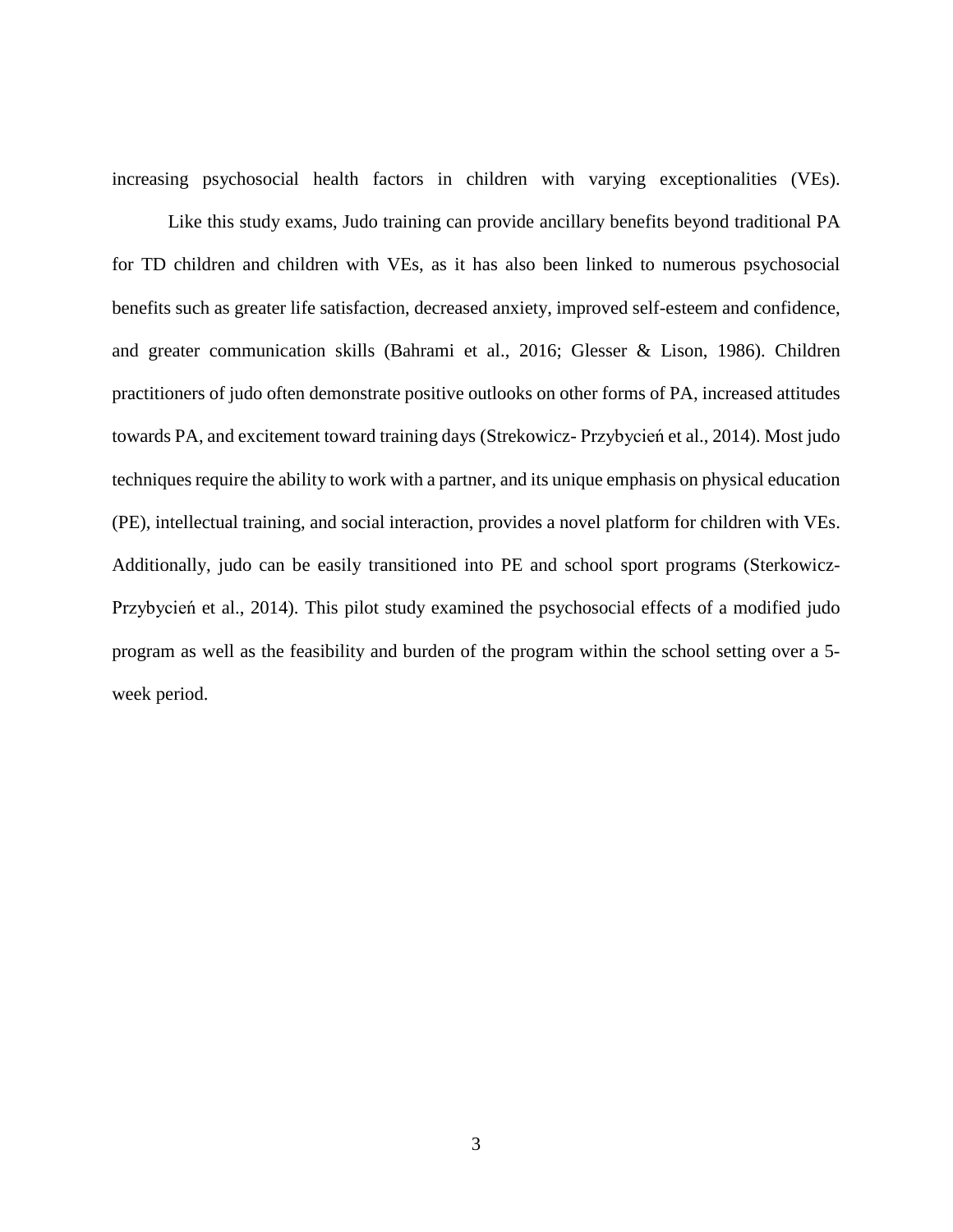# **2. Methods**

#### **Recruitment**

<span id="page-11-1"></span><span id="page-11-0"></span>The sample consisted of 10 participants,  $4<sup>th</sup>$  and  $5<sup>th</sup>$  graders approximately 10-12 years of age, from an elementary school in Orlando, Fl. This sample was recruited through the UCF Center for Autism and Related Disabilities. All procedures were approved by the University of Central Florida Institutional Review Board and consent/child assent was obtained by parents and children.

#### **Judo Program**

<span id="page-11-2"></span>The judo program was led by a USA Judo certified coach and occurred at a frequency of two times a week over a five-week period during the child's typical PE time. The HIM researcher, committee chair, and/or additional committee member were present at every session, ensuring proper execution of the program and assisted in additional supervision of the child participants. Each session occurred in 50-minute bouts and consisted of a warm-up and stretching session, followed by a series of solo and partner-oriented judo exercises of moderate to vigorous intensity. The study participants began their introduction to judo by learning formal opening/closing procedures (i.e.: bowing procedures), how to put on and care for their judo gi (uniform), and a variety of basic body weight exercises. As the participants advanced through the program they learned how to fall safely, move effectively with a partner, balancing/unbalancing strategies, and standing-based (foot sweeps) judo techniques. Each session closed with a cool-down and mindbody exercises to encourage self-regulation and reflection.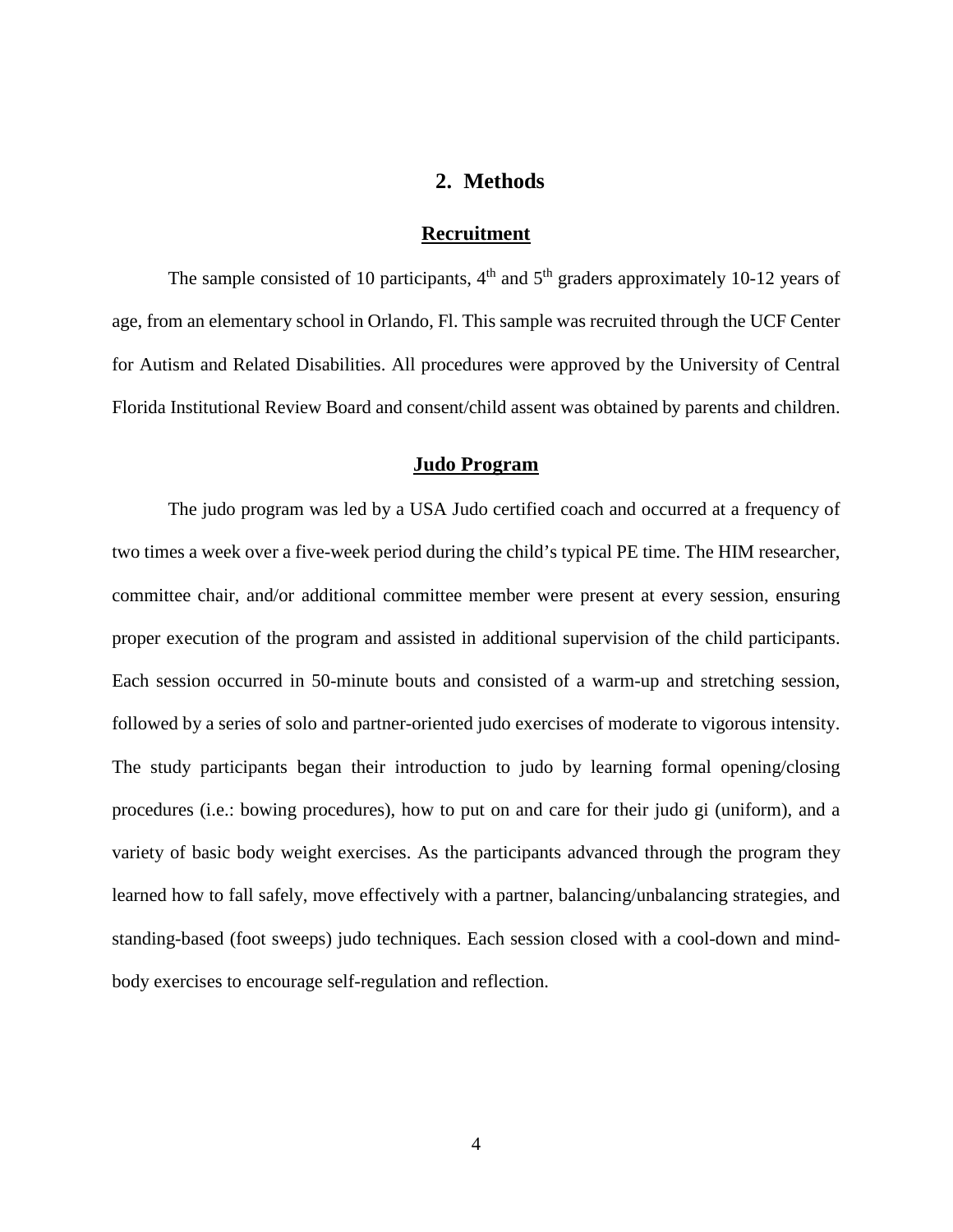#### **Quantitative Measures**

#### <span id="page-12-1"></span><span id="page-12-0"></span>*Physical Activity Self-Efficacy*

Self-efficacy for PA was measured using a previously validated modified version of the original scale (Motl et al., 2002). This scale consisted of questions that measure children's confidence in their ability to overcome barriers and engage in PA. The questionnaire starts, "I can be physically active during my free time on most days…" Followed by the statements, "no matter how busy my day is," "even if it is very hot and cold outside," and "even if I have to stay at home." Response options for this 5-point scale range from 1 ("Disagree a lot") to 5 ("Agree a lot"). Internal consistency for this scale in a school-based sample of 100 children was  $\alpha$ =0.76 (Motl et al., 2002). A higher score on this scale is indicative of greater self-efficacy associated with PA. A protocol of the questionnaire is provided in the Appendix.

#### <span id="page-12-2"></span>*Physical Activity Enjoyment*

PA enjoyment was measured using a validated modified version of the original scale (Motl et al., 2002) with questions that start "When I am active…." followed by the items "I feel bored," "I dislike it," and "It frustrates me." The 5-point scale contains responses that range from 1 ("Disagree a lot") to 5 ("Agree a lot"), with a higher score indicative of more enjoyment related to PA. A protocol of the questionnaire is provided in the Appendix.

#### <span id="page-12-3"></span>*Perceived Barriers to Physical Activity*

Perceived barriers to PA were measured with a 4-item adapted scale from a validated modified version of the original scale (Elder et al., 2009) which asked, "How often do these things keep you from being physically active?" Items included "The weather is bad," "I don't have time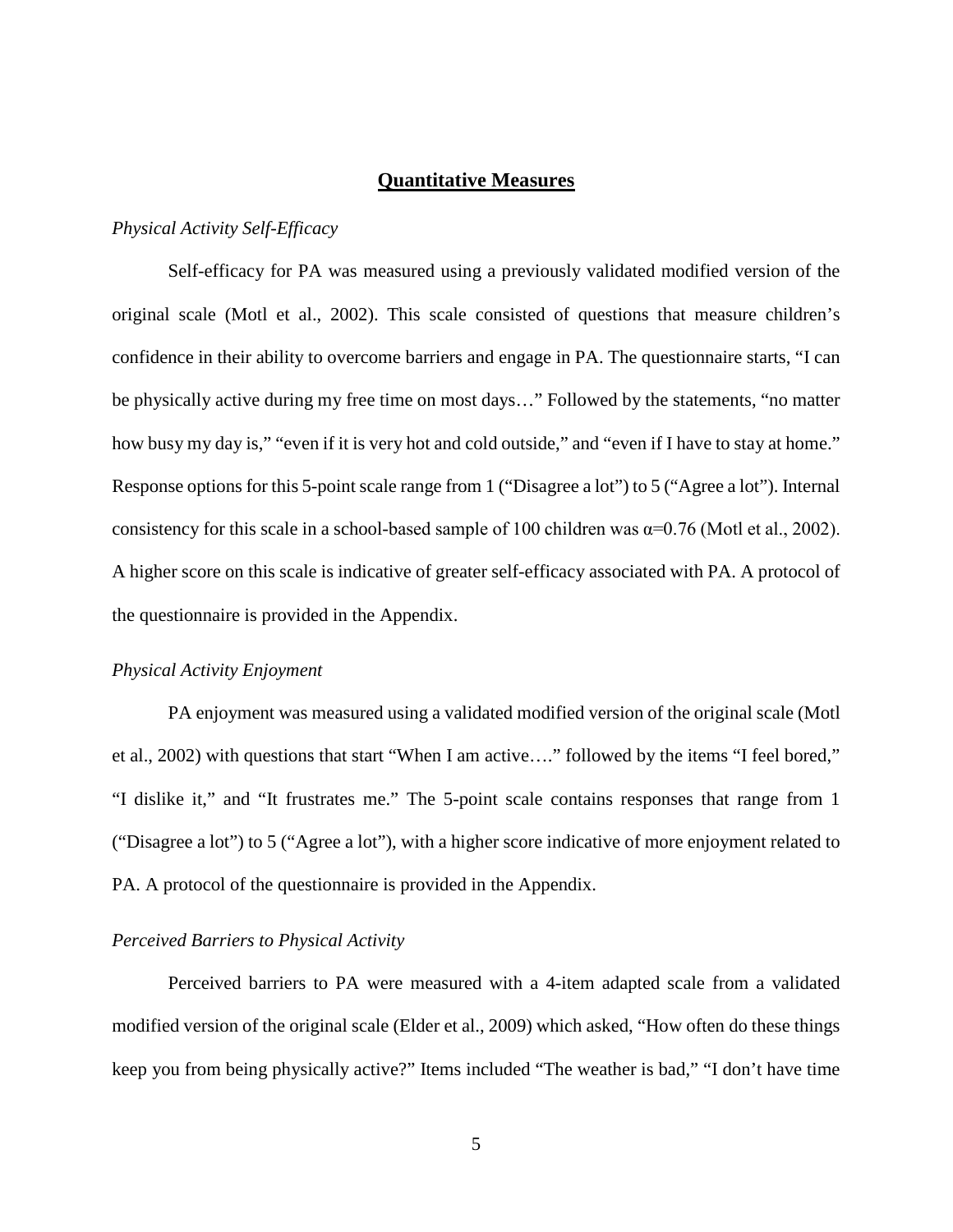to do physical activity," "It would take time away from my school work," and "I'm embarrassed about how I look when I'm active." The 5-point scale ranges from 1 ("very often") to 5 ("never"), with a higher score indicative of fewer barriers. A protocol of the questionnaire is provided in the Appendix.

#### <span id="page-13-0"></span>*Quantitative Analysis*

Paired samples t-tests were used to compare all the relevant variables prior to and following the program.

#### **Qualitative Measures**

#### <span id="page-13-2"></span><span id="page-13-1"></span>*Participant Focus Groups*

After the cessation of the program, participants were invited to take part in a focus groups to discuss their reactions to the judo intervention. The 3 main areas of focus being: 1) Overall thoughts of the program; 2) Positive and negative reactions to the intervention; 3) Improvements and adjustments to the program; 4) Interest in continuing the judo program; and 5) Feelings towards physical activity, in general. The focus groups lasting approximately 10-15 minutes.

#### <span id="page-13-3"></span>*School Principal and Physical Education Instructor Interviews*

Informal interviews were conducted with both the PE teacher and the school principal. Questions focused on the feasibility of implementation of the program, the perception of the participants' experiences with the program, faculty and staff burden, changes in participants' behaviors, and strategies to improve the program for future use. Both participant focus groups and school staff interviews were audio-recorded and transcribed verbatim.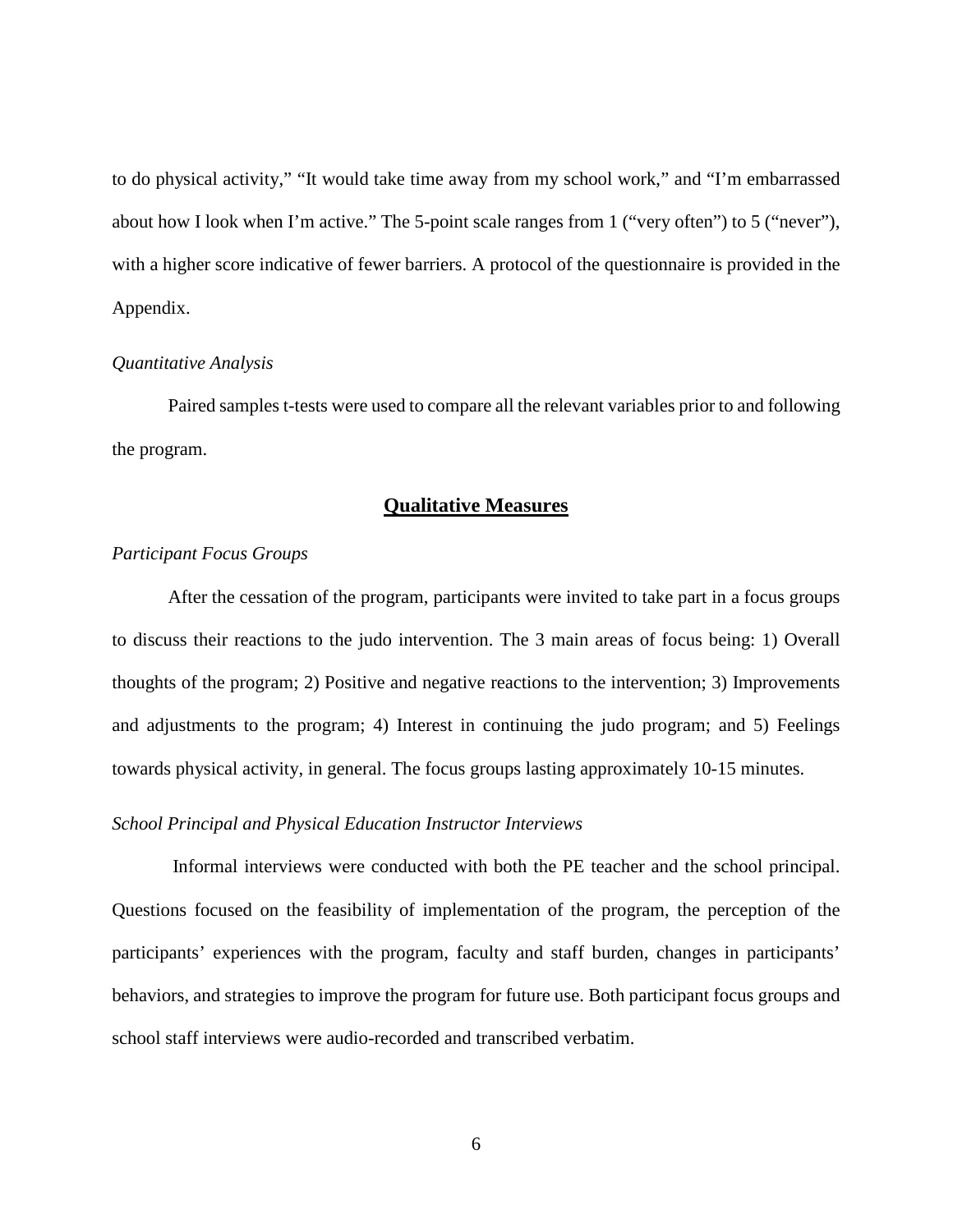# <span id="page-14-0"></span>*Qualitative Analysis*

Focus group discussions were transcribed verbatim and coded independently by two research assistants, who met to then discuss and resolve any inconsistencies. Responses provided by participants were tallied for each question category. Content from individual interviews were examined for specific themes.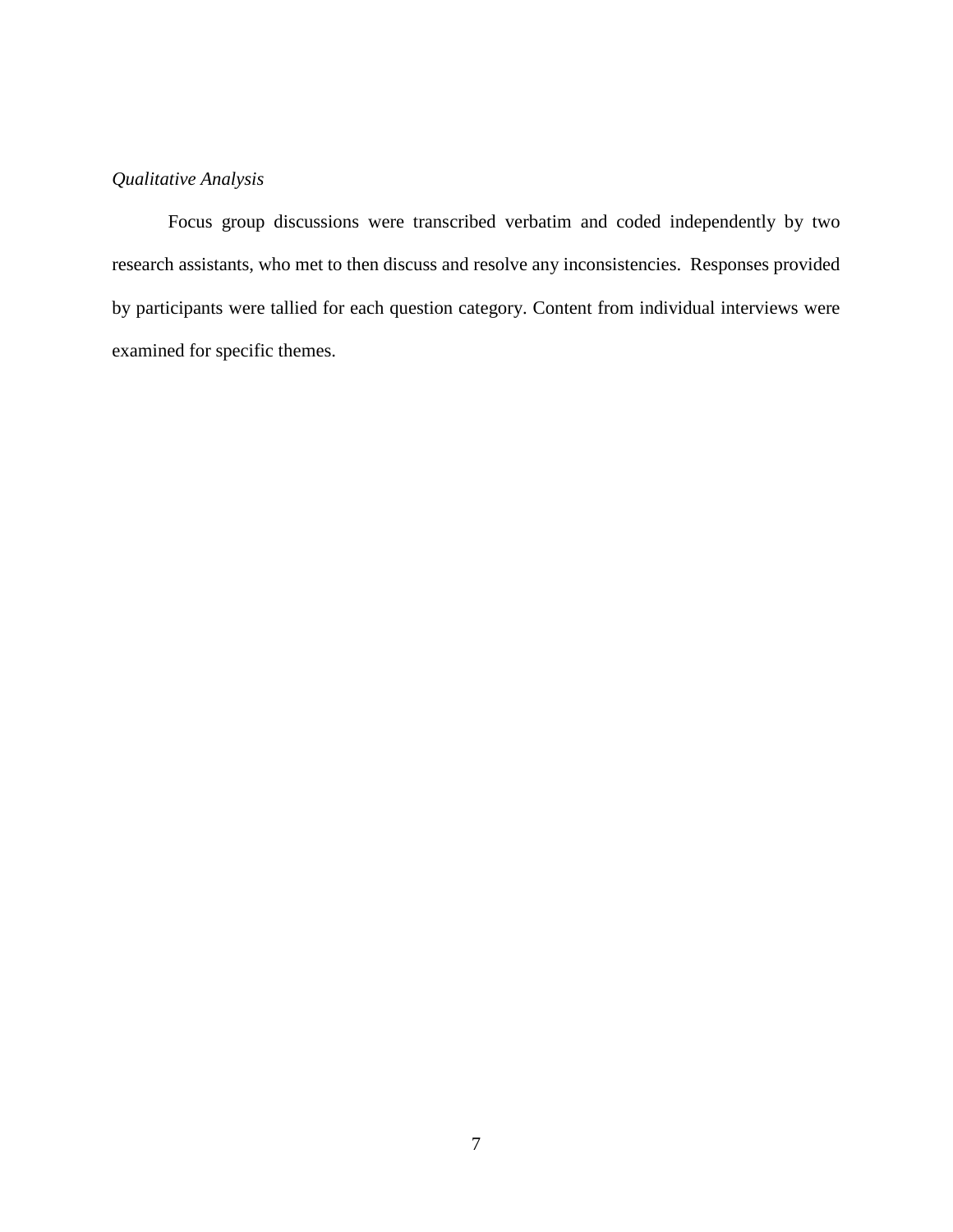# **3. Results**

#### **Quantitative Results**:

<span id="page-15-1"></span><span id="page-15-0"></span>Table 1 displays the psychosocial measures at baseline and post-intervention. For pre and post psychosocial measures, no significant differences existed between PA self-efficacy (p=.99), PA enjoyment ( $p=0.6$ ), and barriers to PA ( $p=0.27$ ).

<span id="page-15-4"></span>*Table 1. Participant psychosocial measures (n=10)*

| <b>Factors</b>   | <b>Baseline</b> | <b>Post-intervention</b> |
|------------------|-----------------|--------------------------|
| PA self-efficacy | 14.9(2.56)      | 14.9(2.99)               |
| PA enjoyment     | 56.9 (7.44)     | 55.7 (10.4)              |
| PA barriers      | 15.2(5.49)      | 13.8(6.79)               |

<span id="page-15-2"></span>\*indicates significant differences between baseline and post measures

#### **Qualitative Results:**

#### <span id="page-15-3"></span>*Judo Program*

All 10 of the children participated in the program and the in the focus groups. Table 2 presents their positive and negative responses provided to the questions asked. In all, the majority of the children found enjoyment in the judo program, and specifically found the partnered-center nature of the training notably fun. One male participant in particular stating: "I loved everything about the program! Especially getting to wear the uniforms." And one of the female participants addressed the social aspect of the program with stating: "I like that I could do the activities with my friend." Acknowledging, the negative aspects of the program, about four of the participants did not appreciate the program being only five weeks long and wanted it to be longer. Additionally, some participants want more frequency of classes a week, suggesting three times a week as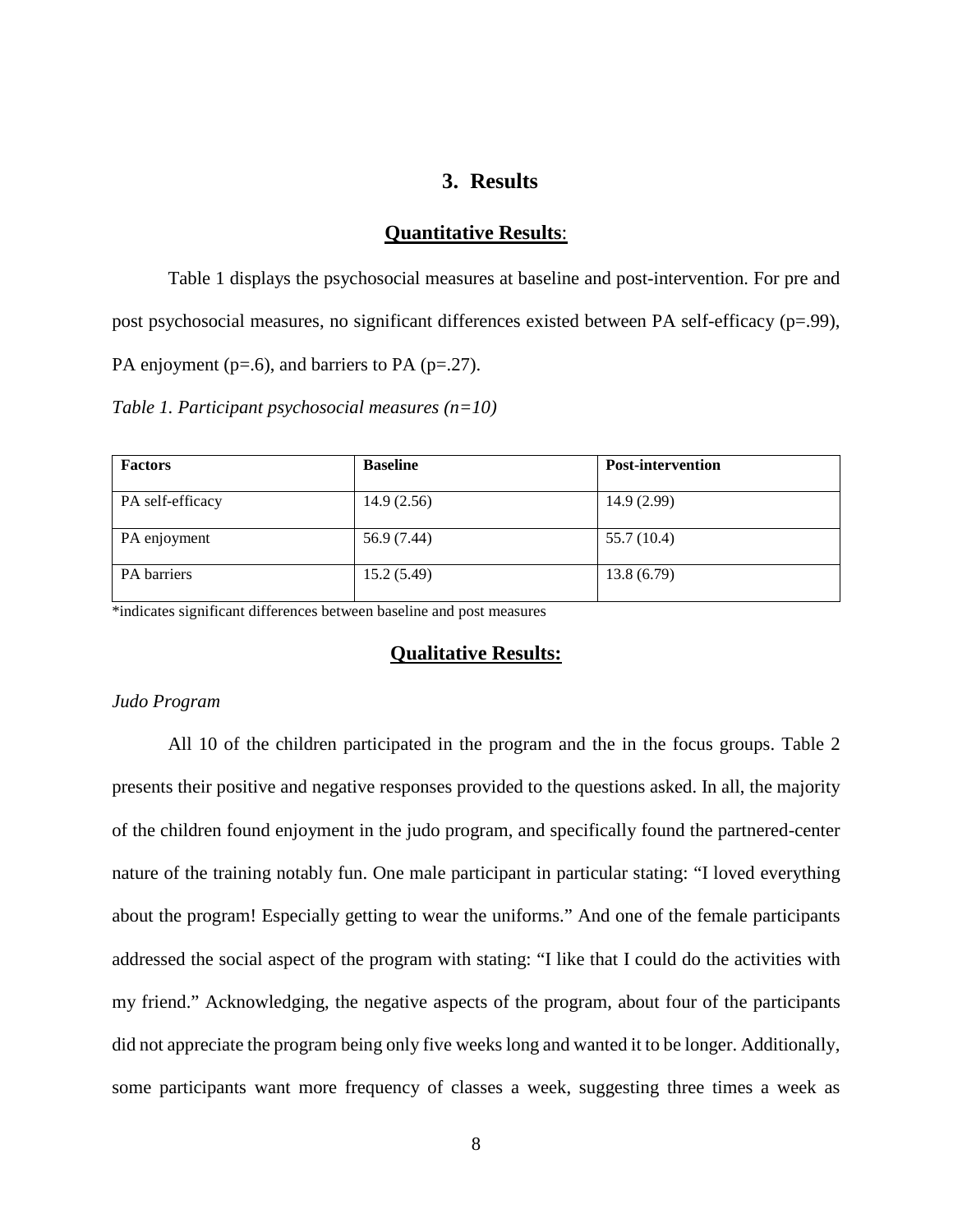opposed to only twice a week. Two of the children stated that they missed their normal PE class and had the suggestion of the program being offered as an after-school program or as an additive to the normal PE class.

Suggestions for improvement of the program included the lengthening of the program duration, and increasing the frequency of the judo training from two to three sessions per week. Additionally, two participants suggested receiving tokens instead of medals for the conclusion of the program. This could be in reference to tokens the students receive for good behavior which allows them special privileges. One of the children felt that the length of the classes (50 minutes) could have been longer.

All of the participants stated they would choose to participate in the judo program if it was ever offered again and asked about other opportunities to participate in similar activities.

#### <span id="page-16-0"></span>*Reaction to Assessment Measures*

The participants reported that they enjoyed wearing the wrist accelerometer equipment because it allowed them to follow how many steps they were taking and were able to compete with each other to see who could take more steps. Several participants remarked: "I liked seeing my activity. It reminded me to move a lot," and "I wish we could keep the watches." Many of the children did not enjoy certain assessments measures, mainly, the heart rate variability assessment which required them to lay down for 10 minutes without moving or talking. One of the female participants stated: "I didn't like laying on the mat for so long. I started to sleep," and another saying, "It was boring to lay there. I kept moving even though I was supposed to be quiet. That's too hard."

9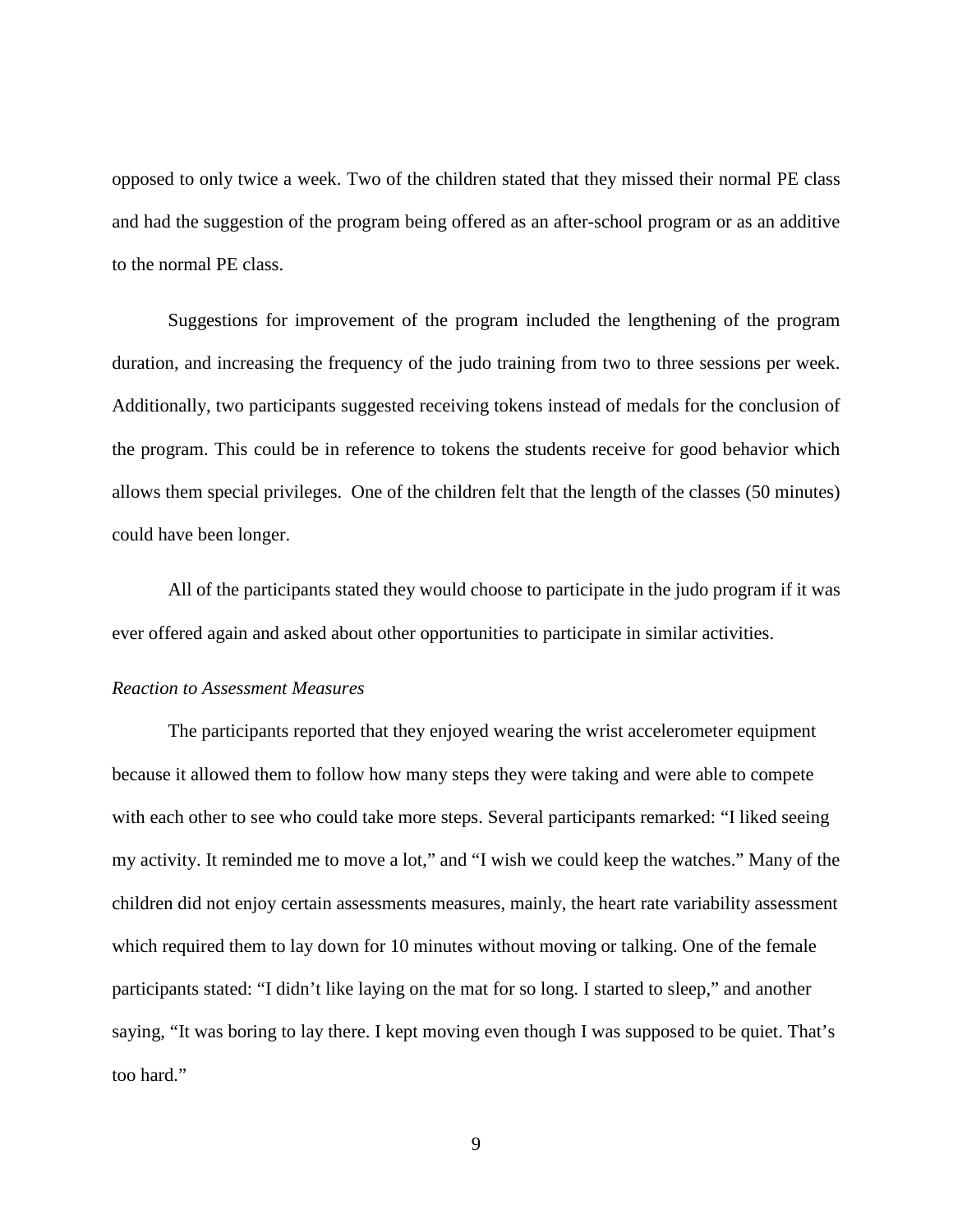| <b>Question</b>                       | <b>Most Frequent</b>                             | # of Positive                                     | # of Negative   |
|---------------------------------------|--------------------------------------------------|---------------------------------------------------|-----------------|
|                                       | response(s)                                      | responses                                         | responses       |
| <b>Overall</b>                        | Enjoyed program                                  | 10                                                | $\Omega$        |
| <b>Reaction</b>                       |                                                  |                                                   |                 |
| <b>Positive reaction</b>              | Exercises were fun                               | $9*$                                              | $\Omega$        |
| <b>Negative</b><br>reaction           | Didn't enjoy some of the<br>assessment measures  | 3 (reported no<br>negative parts of<br>program)   | $\overline{5*}$ |
| <b>Suggestions for</b><br>improvement | Longer duration and<br>frequency (semester long) | 6 (suggestions to<br>improve future<br>program) * | $\overline{0}$  |
| <b>Continuation of</b><br>program     | Yes                                              | 10                                                | $\Omega$        |

<span id="page-17-1"></span>*Table 2. Participant responses from focus groups*

\*All 10 participants did not respond

## <span id="page-17-0"></span>*Staff Interviews*

The interviews from the staff reported an overall positive feedback for the judo program. Table 3 shows a synopsis of the responses received from the staff and principal during the interviews. The principal and PE instructor also stated that they did not recall hearing any negative responses from the participants regarding the judo program. In addition, both professionals reported varying improvements amongst the participants in physical and psychosocial aspects. They also welcomed the fact of the continuing the program in the future. Suggested improvements from staff included closer collaboration and open communication with the teaching staff regarding program curriculum and logistics.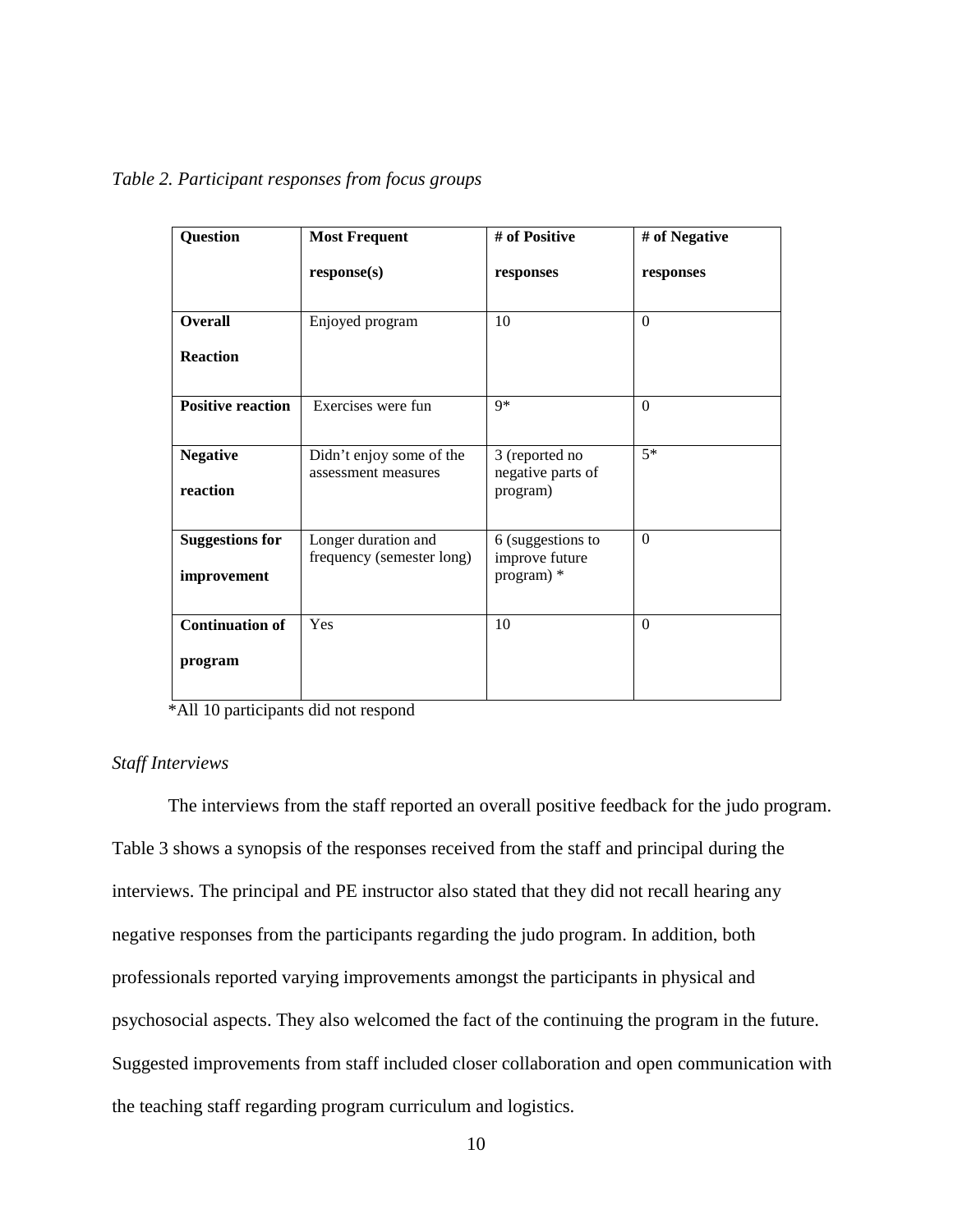<span id="page-18-0"></span>

| Question               | Notable Quotes from PE teacher and principal                                                                                                                                            |
|------------------------|-----------------------------------------------------------------------------------------------------------------------------------------------------------------------------------------|
| <b>Overall student</b> | I strongly believe that the students in the judo program really enjoyed participating. I never<br>heard one negative comment from any students.                                         |
| perception             |                                                                                                                                                                                         |
|                        | Only negative comments I heard were from students who were not in the program and<br>wished they were.                                                                                  |
| <b>Perceived</b>       | Students can gain confidence, become more self-aware of their body, and how their body<br>moves, students can learn a way to defend themselves can be important while moving            |
| <b>Benefits</b>        | through different ages and situations in life.                                                                                                                                          |
|                        | The program helped out our teachers a lot and allowed them much needed planning time at<br>the end of the year when they really needed it.                                              |
| Limitations &          | I think a few things could be done to make the program more convenient for teachers such<br>as writing out a schedule for them to follow throughout the study. Giving times, dates, and |
| suggestions for        | what the students will be doing.                                                                                                                                                        |
| improvement            |                                                                                                                                                                                         |
| <b>Perceived</b>       | I did notice some changes in the students. They seemed more confident in themselves and<br>more aware of their body movements. The confidence was very noticeable.                      |
| student behavior       |                                                                                                                                                                                         |
| change                 | Students in the program also decreased in the area of incident reports as measured by the<br>school's documentation process.                                                            |
| Generalizability       | I truly believe that a program like this can benefit students in every school if the proper<br>discipline is instilled.                                                                 |
| Continued              | Yes, we would be happy to continue the judo program at our school. It would be great if we<br>could include more students in this program.                                              |
| implementation         |                                                                                                                                                                                         |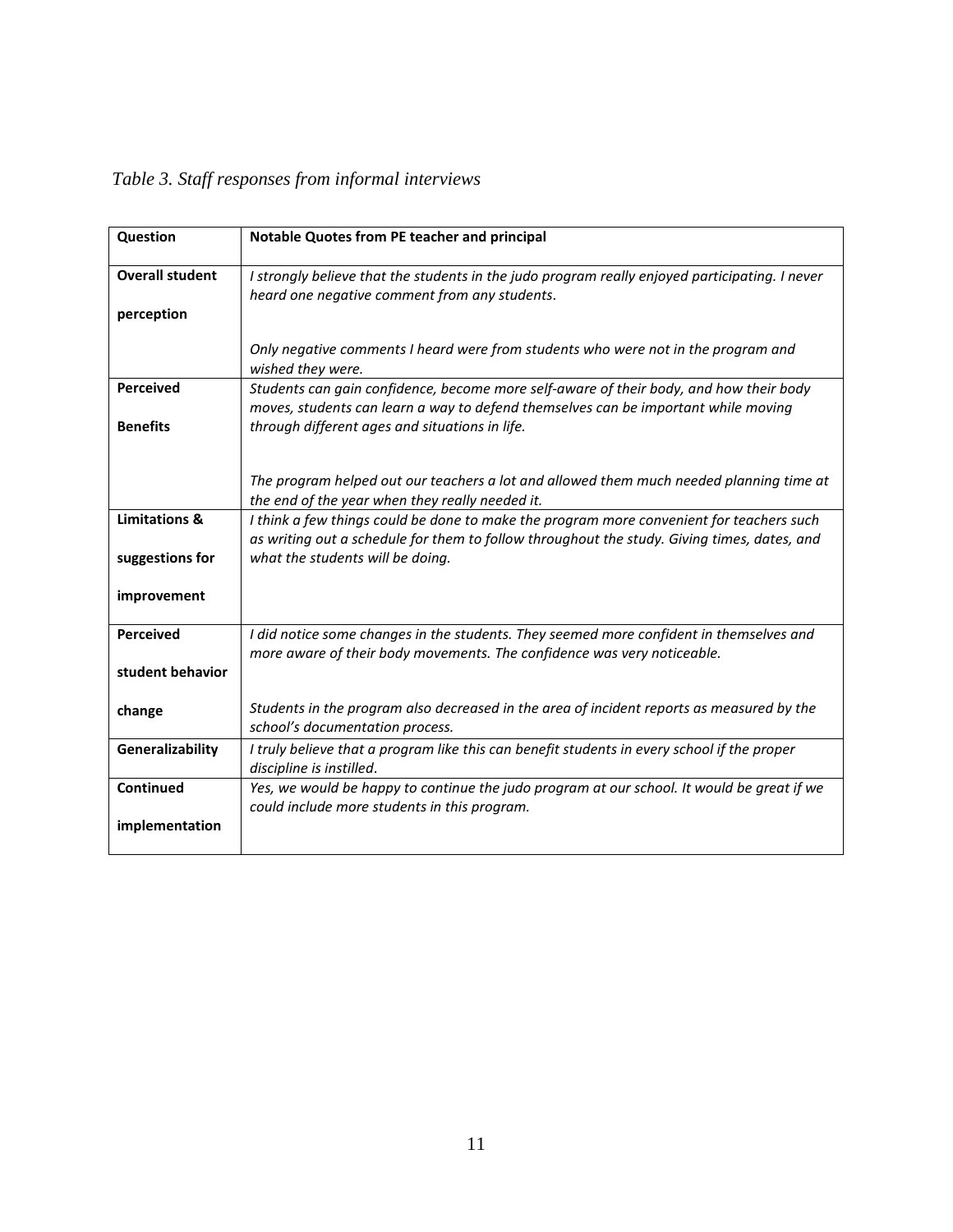### **4. Discussion**

<span id="page-19-0"></span>The purpose of this study was to examine the effects of a modified judo program on the psychosocial health of both TD children and children with ASD. Although there were no significant quantitative findings, results from the qualitative analysis indicated that participants found the intervention to be an overall positive experience and interviews with the school staff revealed observed benefits as a result of the program.

The use of an inclusive environment is highly encouraged to increase feelings of overall well-being in children with ASD and other disabilities, however, no studies have examined a PA program in an inclusive environment (Individuals with Disabilities Education Act). The utilization of an inclusive environment may be even more beneficial for a PA program such as judo which emphasizes partner-centered exercises (National Development Center for Autism Spectrum Disorder; Houston-Wilson & Lieberman, 2003). Inclusive environment factors also show benefits for typically developing children as well, and allows TD children to serve as role models for children with ASD (Rachna Khare & Abir Mullick, 2009). Additionally, mind-body exercises show promise in increasing mental health in individuals with ASD, which should remain a focus for other studies (Chan et al., 2015).

Despite positive feedback from staff, teachers, and participants from the program, there was no significant quantifiable psychosocial improvements at the cessation of the program. This can be due to factors such as the small sample size, short duration of the program, and inability to monitor outside lifestyle factors (e.g. diet). ASD severity level was not clearly established either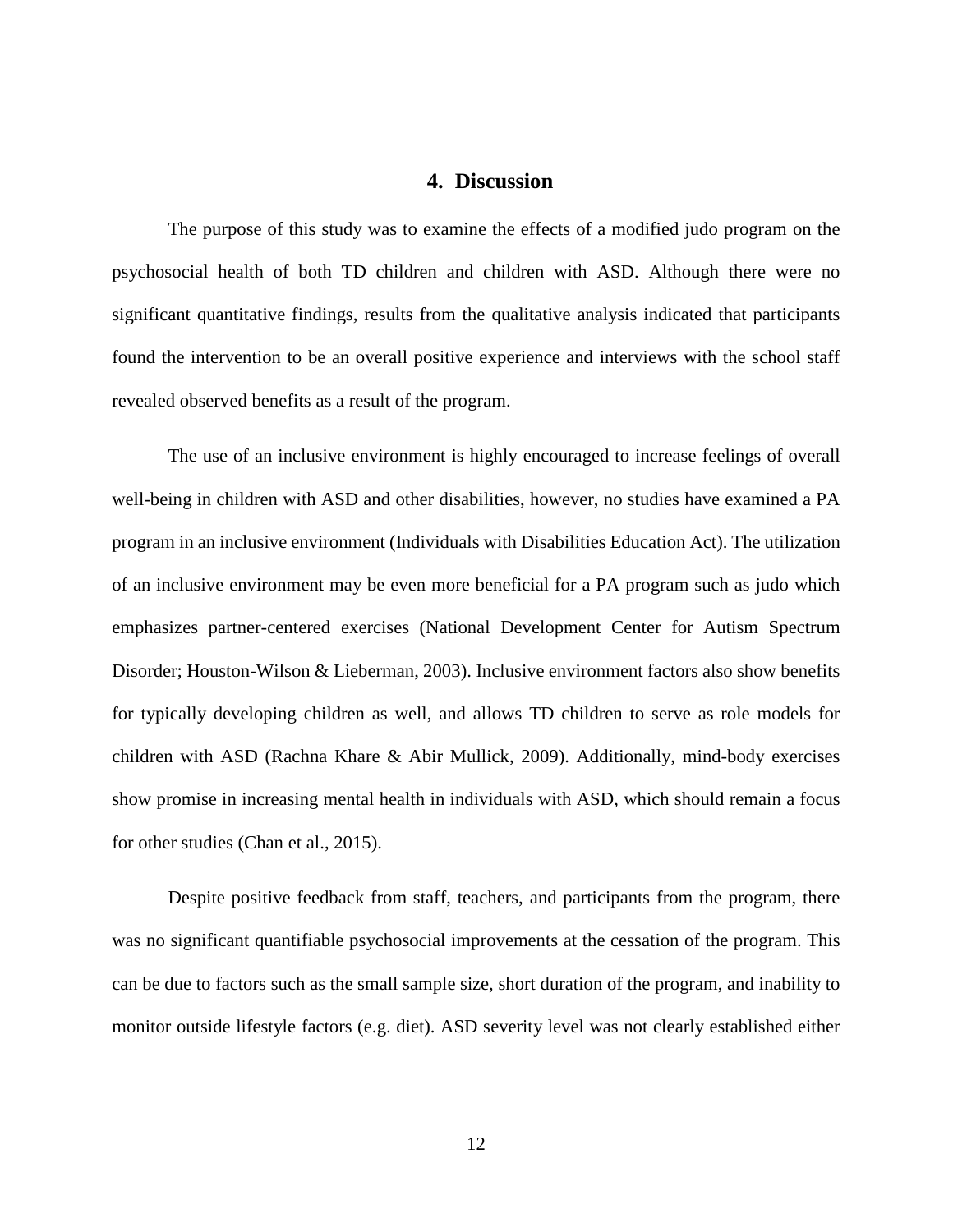for uniformity across the sample. Future studies should examine whether ASD severity may moderate the association between an exercise program and psychosocial benefits.

Several limitations should be noted. As previously mentioned, the lack of quantitative results may be due to the small sample and short duration of the current study. Additionally, due to the small sample size, we were unable to stratify the sample to compare TD children and children with ASD. However, several strengths can be observed in this study. This is the first study to utilize an inclusion classroom setting (both TD children and children with ASD) to participate in a modified judo program. This study utilized a mixed-methods approach, utilizing questionnaires and focus groups/interviews to gather data on psychosocial health factors. To further examine the benefits of this program, a larger sample size is needed and examining adolescents may be recommended since adolescents with VEs may be at a higher risk for sedentary behavior (Srinivasan et al., 2014).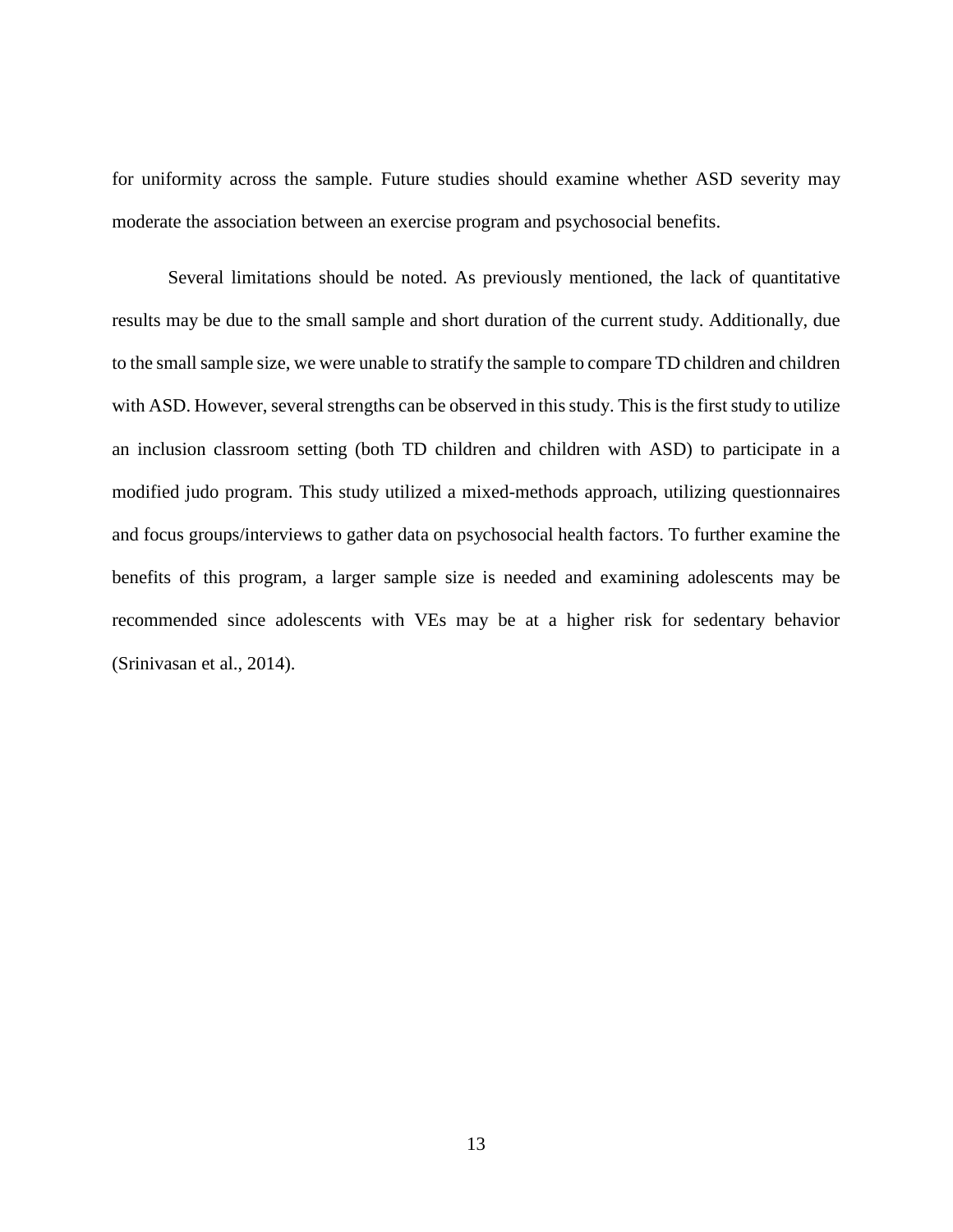# **5. Conclusion**

<span id="page-21-0"></span>This study shows promise in the feasibility of implementing a modified judo program into an inclusive school. Although, not quantitatively expressed, qualitative analysis reveals that participants of the program express positive experiences. To obtain significant quantifiable data, the use of a larger sample size over a longer duration is required. Increases in confidence of students was noticed by PE teacher and other staff. Additionally, the program helped the teachers by offering them extra time in the day while the children participated in the program, which was appreciated by the teachers.

This pilot study demonstrates feasibility of the development and implementation of a modified judo program in a classroom of both TD children and children with VEs. This study gained feedback from teachers and staff, as well as identified strategies that can be used in future interventions. Specifically, improvements on feasibility and efficacy of future judo programs included: closer collaboration with school staff to develop a more structured schedule and outlining the curriculum of the program, using the program as an addition to regular PE rather than an alternative, and holding the program over a full school semester rather than 5 weeks.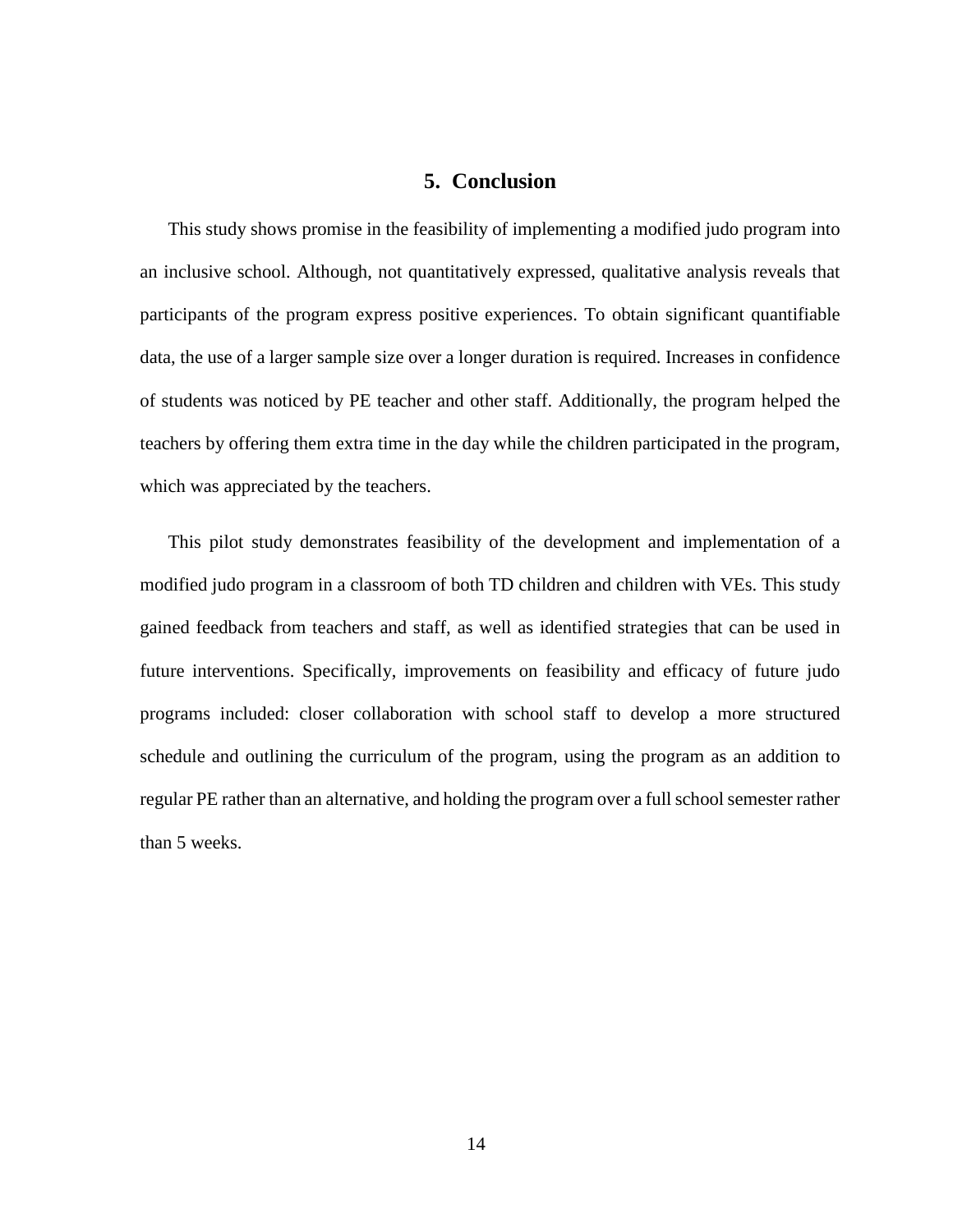# **6. Appendix**

# <span id="page-22-0"></span>**PHYSICAL ACTIVITY SELF-EFFICACY**

- 1. I can be physically active during my free time on most days…
	- a. No matter how busy my day is
		- i. Strongly disagree
		- ii. Somewhat disagree
		- iii. Neither agree nor disagree
		- iv. Somewhat agree
		- v. Strongly agree
	- b. Even if it is very hot or cold outside
		- i. Strongly disagree
		- ii. Somewhat disagree
		- iii. Neither agree nor disagree
		- iv. Somewhat agree
		- v. Strongly agree
	- c. Even if I have to stay at home
		- i. Strongly disagree
		- ii. Somewhat disagree
		- iii. Neither agree nor disagree
		- iv. Somewhat agree
		- v. Strongly agree

# **PHYSICAL ACTIVITY ENJOYMENT**

- 1. When I am physically active…
	- a. I feel bored
		- i. Strongly disagree
		- ii. Somewhat disagree
		- iii. Neither agree nor disagree
		- iv. Somewhat agree
		- v. Strongly agree
	- b. I dislike it
		- i. Strongly disagree
		- ii. Somewhat disagree
		- iii. Neither agree nor disagree
		- iv. Somewhat agree
		- v. Strongly agree
	- c. It frustrates me
		- i. Strongly disagree
		- ii. Somewhat disagree
		- iii. Neither agree nor disagree
		- iv. Somewhat agree
		- v. Strongly agree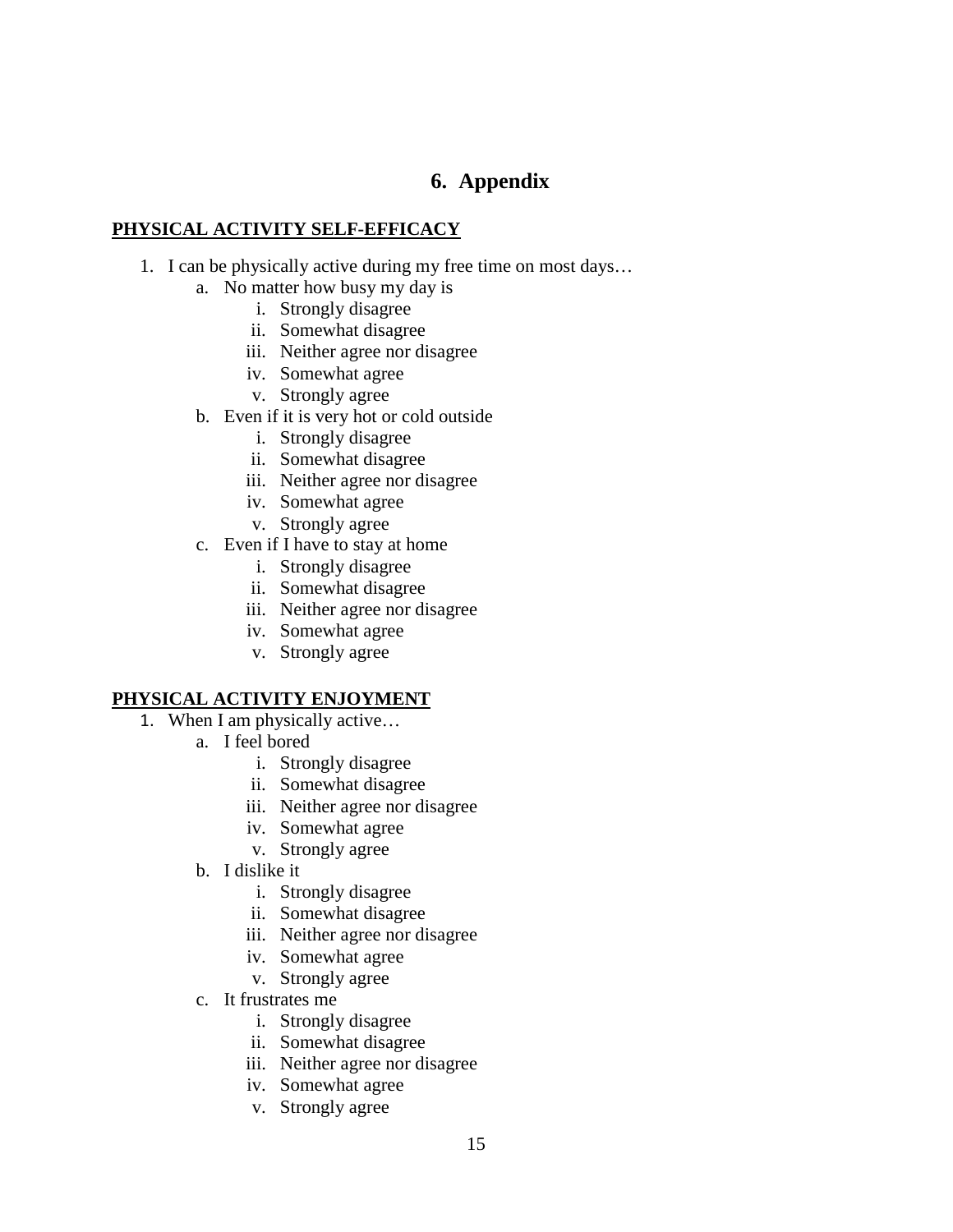# **BARRIERS TO PHYSICAL ACTIVITY**

- 1. How often do these things keep you from being physically active?
	- a. The weather is bad
		- i. Never
		- ii. Rarely
		- iii. Sometimes
		- iv. Often
		- v. Very often
	- b. I don't have time to do physical activity
		- i. Never
		- ii. Rarely
		- iii. Sometimes
		- iv. Often
		- v. Very often
	- c. It would take time away from my school work
		- i. Never
		- ii. Rarely
		- iii. Sometimes
		- iv. Often
		- v. Very often
	- d. I'm embarrassed about how I look when I'm active
		- i. Never
		- ii. Rarely
		- iii. Sometimes
		- iv. Often
		- v. Very often

## Principal/Instructor Sample Style Questions

- 1. What is the overall perception of the students following the program?
- 2. What perceived benefits were recognized in the students?
- 3. What (if any) are the limitations to the program?
- 4. What are suggestions for improvement?
- 5. Were there any perceived behavior changes following the program?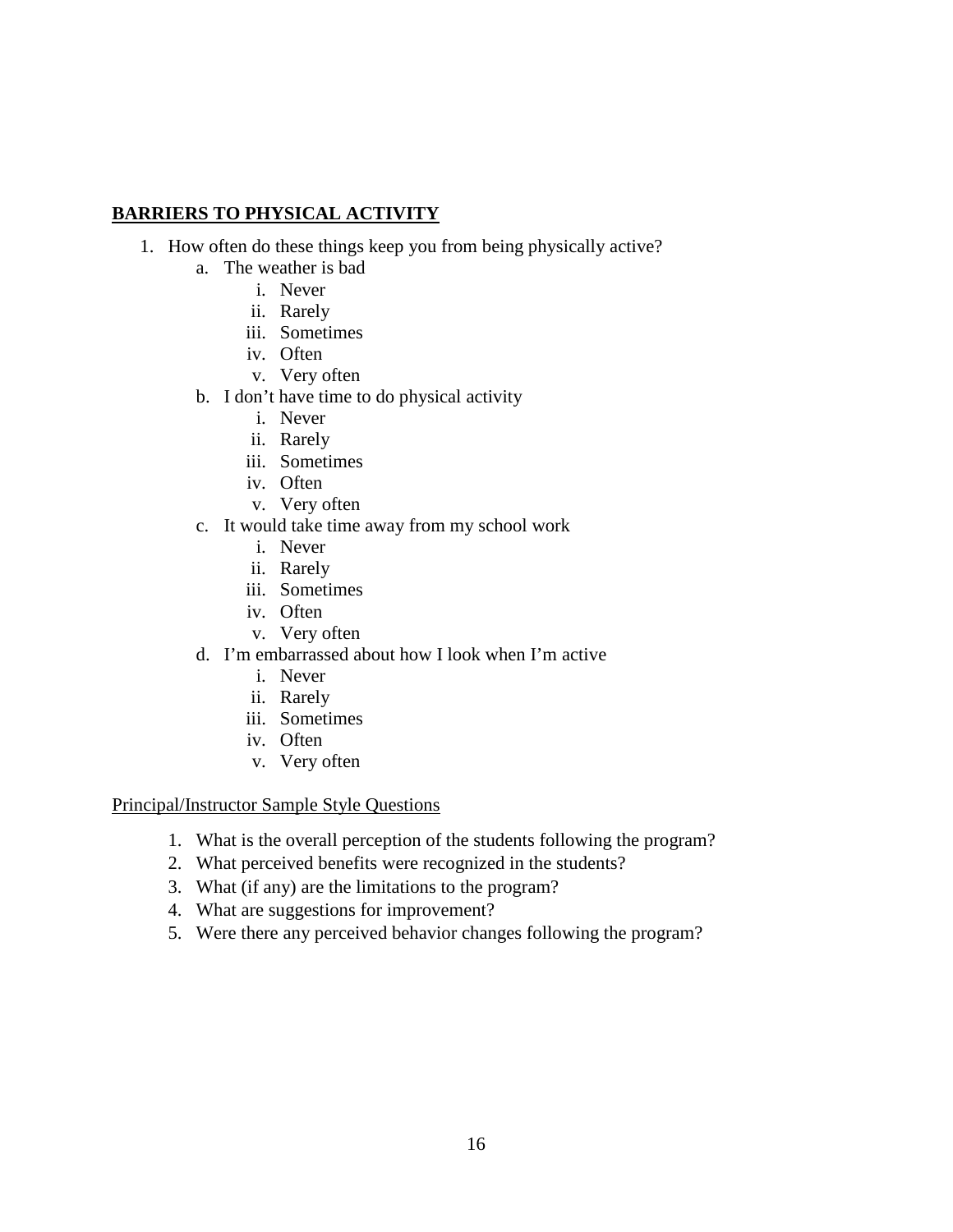# **7. References**

- <span id="page-24-0"></span>1. American Psychological Association. (2000). Diagnostic and statistical manual of mental disorders (4th text revision ed.). Washington, DC: American Psychiatric Association
- 2. Autism Spectrum Disorder (ASD). (2017). Retrieved from https://www.cdc.gov/ncbddd/autism/index.html
- 3. Bahrami, F., Movahedi, A., Marandi, S.M., & Abedi, A. (2012). Kata techniques training consistently decreases stereotypy in children with autism spectrum disorder. Research in Developmental Disabilities, 33, 1183-1193.
- 4. Bahrami, F., Movahedi, A., Marandi, S.M., & Sorenson, C. The effect of karate techniques training on communication deficit of children with Autism Spectrum Disorders. Journal of Autism & Developmental Disorders. 2016; 46: 978-986.
- 5. Bell, A., Palace, K., Allen, M., & Nelson, R. (2016). Using Martial Arts to Address Social and Behavioral Functioning in Children and Adolescents With Autism Spectrum Disorder. Therapeutic Recreation Journal, 50(2), 176-180.
- 6. Building the Legacy. (2004). Retrieved from http://idea.ed.gov/explore/view/p/,root,regs,300,A,300.8,c,1,.html
- 7. Chan, A. S., Han, Y. Y., Sze, S. L., & Lau, E. M. (2015). Neuroenhancement of memory for children with autism by a mind–body exercise. Frontiers In Psychology, 6
- 8. Colombo-Dougovito, A. (2015). Successful evidence-based practices for autism spectrum disorder and their use for the development of motor skills in physical education. Palaestra, (2), 34.
- 9. Elder, J., Lytle, L., Sallis, J., Young, D., Steckler, A., et al. (2007). A description of the social–ecological framework used in the trial of activity for adolescent girls (TAAG). Health Education Research, 22(2), 155-165.
- 10. Evidence-Based Practices. (2017). Retrieved from http://autismpdc.fpg.unc.edu/evidencebased-practices
- 11. Gleser, J. & Lison, S. (1986). Judo as therapy for emotionally disturbed adolescents: A pilot study. International Journal of Adolescent Medicine and Health, 2(1), 63-72.
- 12. Houston-Wilson, C., & Lieberman, L. J. (2003). Strategies for teaching students with autism in physical education. *JOPERD--The Journal Of Physical Education, Recreation & Dance*, (6), 40.
- 13. Khare, R., & Mullick, A. (2009). INCORPORATING THE BEHAVIORAL DIMENSION IN DESIGNING INCLUSIVE LEARNING ENVIRONMENT FOR AUTISM. *Archnet-IJAR*, *3*(3), 45-64.
- 14. Lakes, K. D. (2013). The Value of Youth Education in Taekwondo Training: Scientific Evidence for the Benefits of Training Children. Taekwondo Journal Of Kukkiwon, 4(3), 101-120.
- 15. Lawson, L. M., & Foster, L. (2016). Sensory Patterns, Obesity, and Physical Activity Participation of Children With Autism Spectrum Disorder. American Journal Of Occupational Therapy, 70(5), 1-8.
- 16. McKeehan, J. (2012). THE ART OF MARTIAL BEHAVIOR: USING MARTIAL ARTS AS A BEHAVIORAL INTERVENTION FOR CHILDREN WITH AUTISTIC SPECTRUM DISORDERS. Masters Abstracts International.